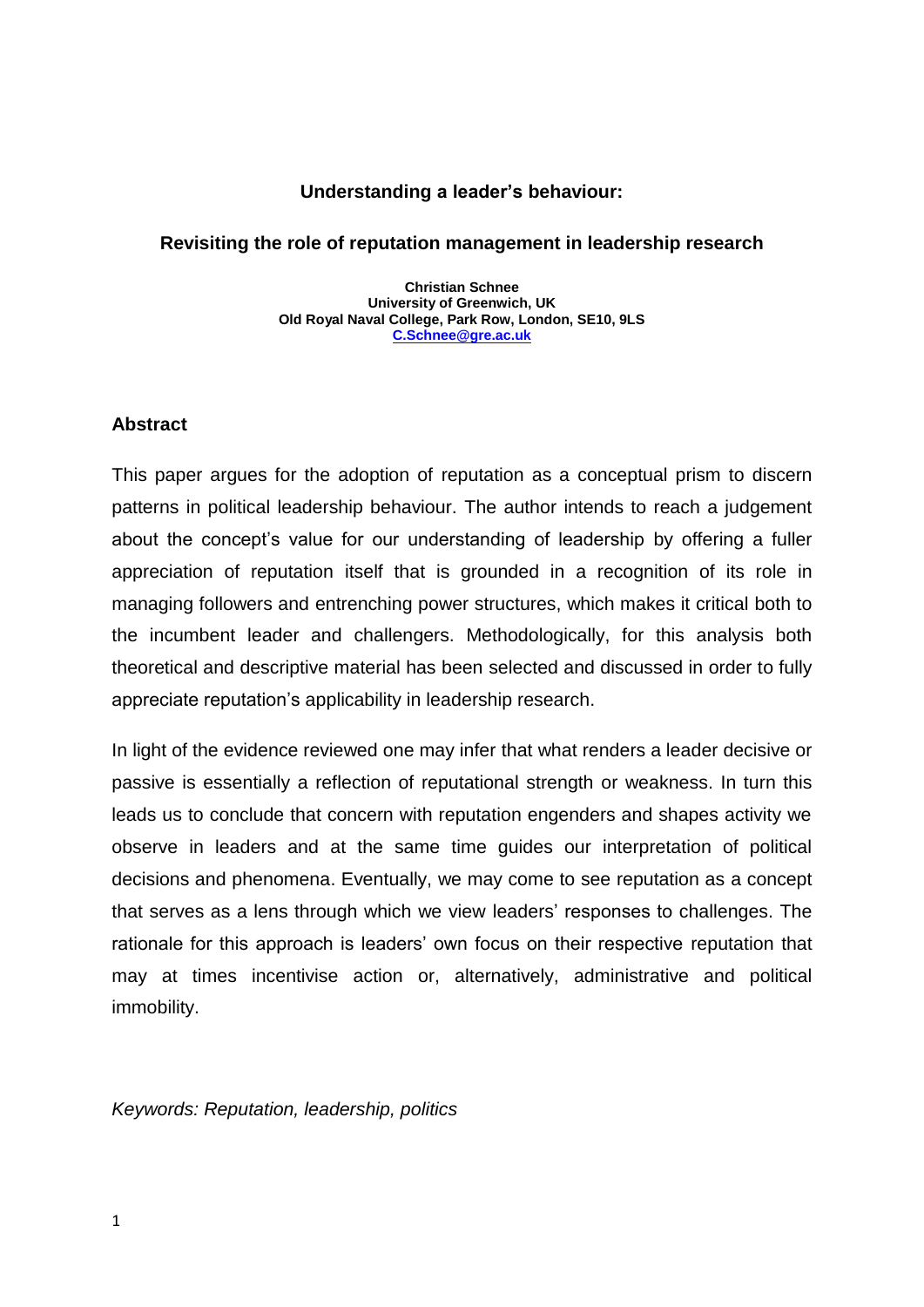#### 1. **Introduction - Reputation and leadership research**

The starting point of this paper – which makes the argument for adopting the concept of reputation as an instrument that helps understand and predict leadership behaviour – is grounded in the assumption that the success of political leaders is inextricably linked to their ability to maintain a certain level personal popularity, generate majorities in support of their political goals and translate this backing into endorsement of legislative proposals. Neustadt (1980) and Barber (1992) suggested that this supportive alliance of stakeholders a politician can draw on in society is only in part a function of the kind of policies that are pursued and equally the result of personal reputation - bearing in mind, however, that to some degree the latter in turn hinges on the former. While there is apparently an understanding of the link between public perception and the demands of exercising political power, there is as yet no consideration of reputation's role as an instrument for the interpretation and prediction of leadership behaviour, which is at the core of leadership research. This is an omission this paper seeks to address.

Concerns of perception and communication – both at the heart of reputation management – have traditionally featured in leadership research: For Neustadt, writing in 1980, who investigated the American Presidency, the perception of the incumbent and the judgements passed by citizens are a critical buttress of power. Those intent on wielding political clout are dependent on the skills and abilities the wider public ascribes to them and while reputation should not be confused with persuasion, the former is a precondition for the latter and critical to anyone who seeks to persuade audiences (Neustadt, 1980). MacKenzie (2012) takes this further by reminding us how leadership success is linked to the followers' willingness to follow, which is not only a recognition of the leaders' policies but also in MacKenzie's view related the traction of personal popularity and trust in the leader to succeed and deliver.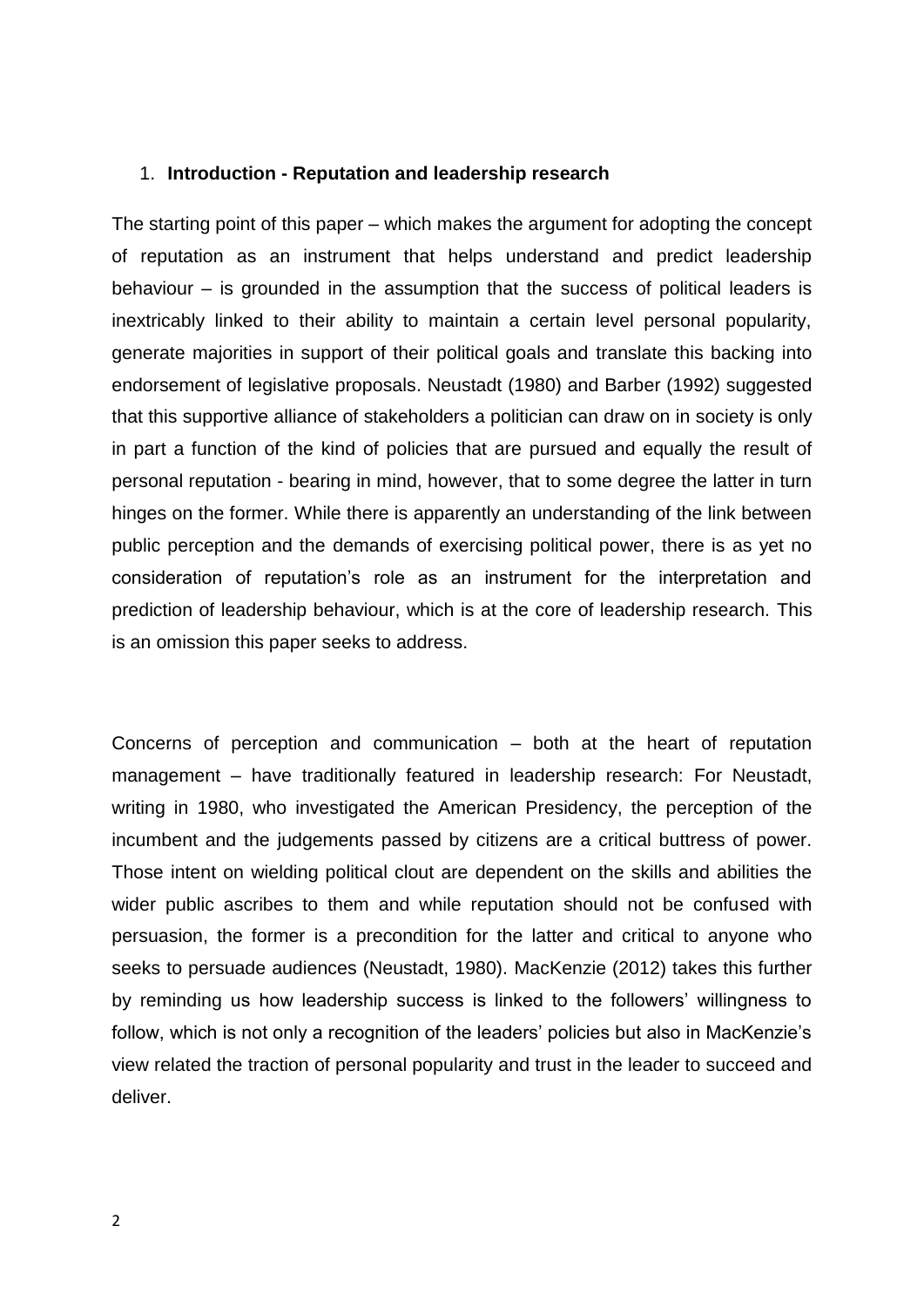Political leadership is of tremendous relevance and keenly debated among political scientists for obvious reasons: Inferences and preliminary outcomes are issues of ongoing contention: Do leaders shape the course of history or are they the products of historical processes beyond their personal control? Are attitudes and decisions made reflective of leaders' personal values and to what extend are these values the product of the social and cultural context the leader uses as benchmark and guide (King, 2002, Post 2004). The discourse is predicated on the significance of underlying causes leading to decisions which are core to our comprehension of the subject and it is argued here that careful attention to reputation management and its ramifications may help unearth these very driving motives of leadership behaviour.

Arguably, the power asserted by leaders constitutes a justification for scholars to explore the notion of leadership and consider it an instrument to alter the direction of events and direct the course of a political entity (Wildavsky, 2006). A fundamental set of questions leadership studies is addressing relates to power and the reflection on the causes and means that allow political leaders to attain a position of authority in a specific organizational or societal context. Likewise the sources of power are being discussed just as are the tools leaders draw on to wield it (Blondel, 1987).

A core question political scientists are grappling with is the exploration of the reasons as to why followers accept someone's political authority and the leader's position of command. Max Weber, referring to charismatic domination, preempts in part notions that decades later in management literature are conceptualised as personal reputation (Weber, 1986). Weber presupposes that the leader's charisma is aligned with society and its sentiments. To the man trailblazing research into charismatic leadership it mattered little if authority emanates from actual abilities recognized in the leader by the public or, alternatively, fabricated images of ascribed qualities and skills (Weber, 1986). In other words, actual performance does not necessarily correspond with popular standing and indeed the former may at times bear little semblance with the latter.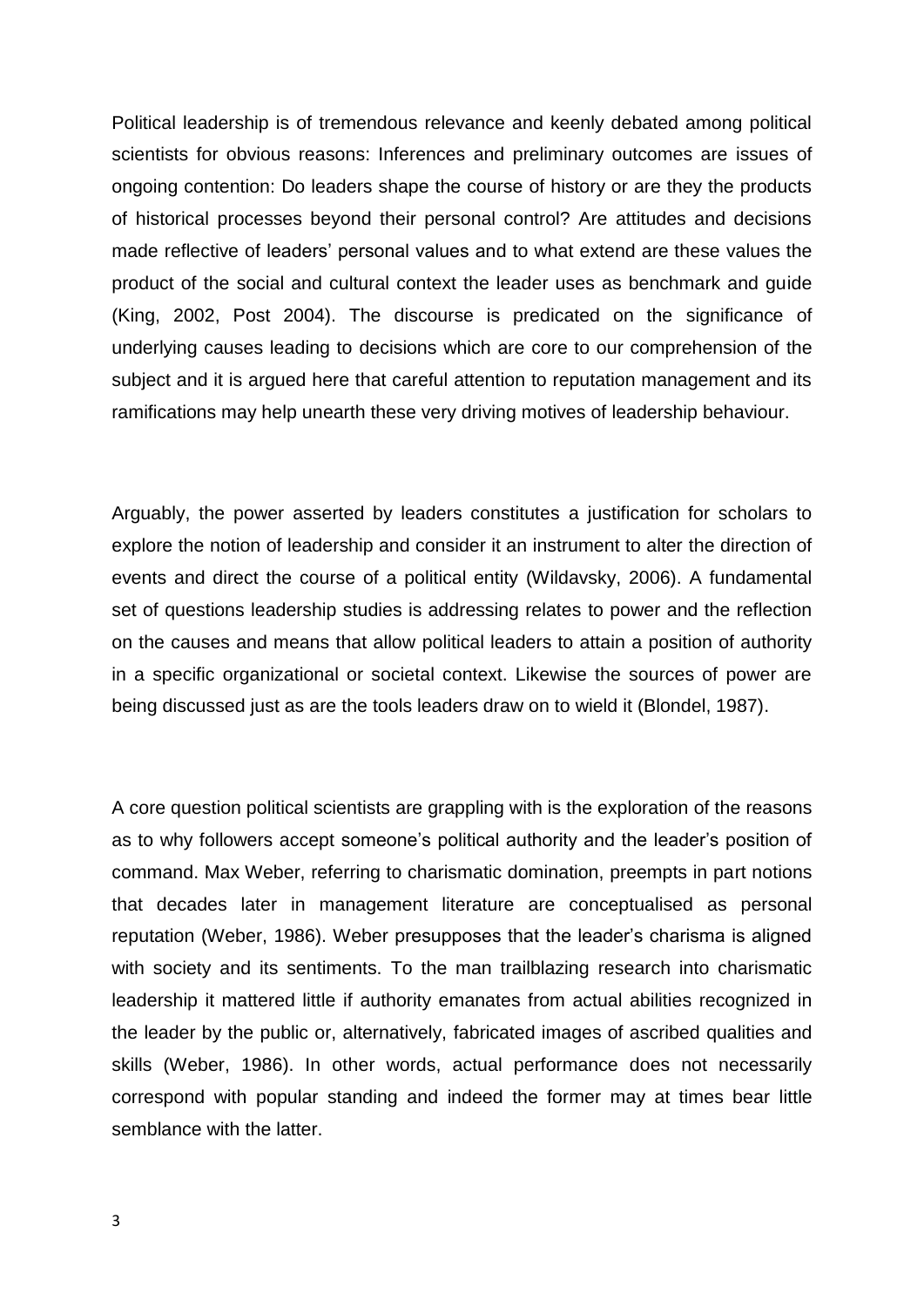These initial paragraphs were intended to vindicate the agenda of a paper that seeks to illustrate how political leadership research needs to draw on the concept of reputation as developed and applied in marketing and public relations writing, which suggests it may be an appropriate tool in the interpretation and prediction of

- a. Leadership behaviour
- b. Rapport between leader and followers
- c. Support for the leader and the erosion of support
- d. Recognition of leaders at the apex of the political echelon
- e. Leaders' options to retain and safeguard leadership

It is said that the behaviour - actual and recommended - of a leader depends on the kind of group he or she is leading (Forsyth, 1990). This underlines the need to connect with audiences and to reflect their perspective and expectations. As reputation results from strategic communications with audiences, one may assume that the management of reputation entails control over both messages and behaviour. The exploration of the consequences of this assumption constitutes the thrust of this paper: If it is assumed that protagonists in a political system act in ways that generate images which in turn promise to increase their respective support and approval, a leader may choose to be the agent of his or her followers' values by attempting to advocate the preferences voiced by key audiences and in return enlist their support (Fiorina and Schepsle, 1989). This perspective allows us to use our knowledge of and experience with strategic behaviour and messages instrumental in building reputation to understand better the rationale for and motivation of policies pursued and decisions taken by a leader.

In the following paragraphs it needs to be fleshed out how notions of reputation management and leadership behaviour may form a symbiosis the identification of which is indispensable in understanding leaders and their relationships with the public. In a nutshell, the question is raised here as to reputation's usefulness for discerning particular patterns in political leadership behaviour. The author's attention is not so much on discovering something about the social world, but instead on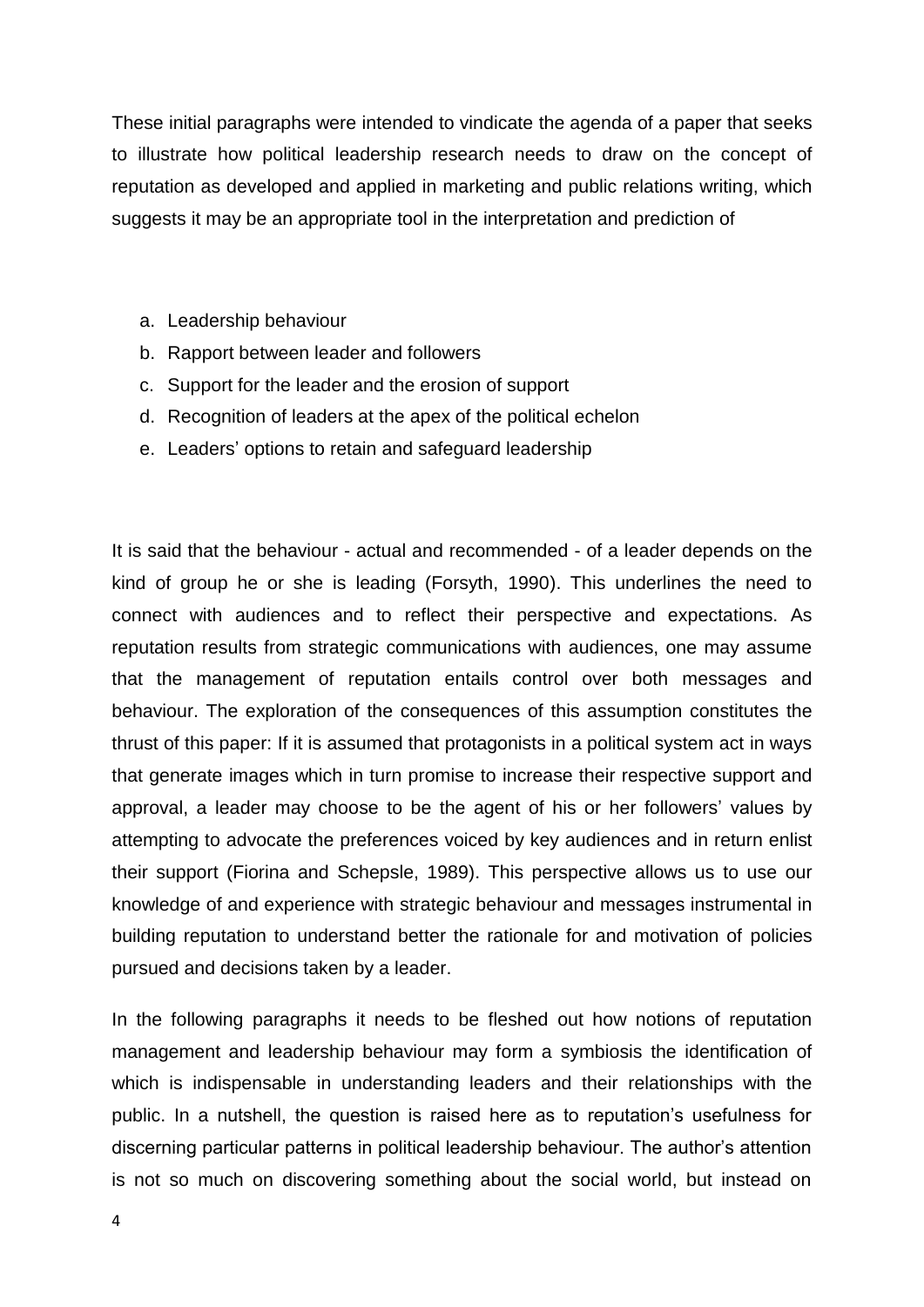reaching a judgement about the concept's value in understanding leadership. Methodologically, for this analysis both theoretical and descriptive material were selected and discussed in order to fully appreciate reputation's applicability as an interpretative prism in leadership research.

## **2. Literature review**

## **What is leadership?**

Former US President Harry S. Truman came up with a formula to define leadership that perhaps does not do justice to the subtleties of our discernment, but reminds us of how powerful and relevant the phenomenon is in politics. Truman thought of a leader as a man who gets other people to do what they initially did not want to do. (Elcock, 2001). Greenstein's (2004) view is by no means less sweeping. Indeed, he acknowledges that leadership is a multi-causal process that has the potential to bring about and affect outcomes such as election results. As the relevance of leadership is undisputed, it is critical at this point to discern the questions raised in leadership studies to identify if and how the concept of reputation can contribute to the discourse and help observers arrive at inferences.

It has long been understood that leaders recur to communications strategy and tools as a means to achieve their objectives. Leaders and indeed any individual of authority use symbols, arguably not because of any perceived inherent value, but as a tool to direct images and guide perception, without which there may not be leadership at all. Weber (1986) mentions for example the police officer's uniform as a sign of social standing that should command respect. In a similar vein, the newly elected Prime Minister's formal gesture to kiss the Monarch's hand is a visible sign of legitimacy extended to the head of government (Brazier, 1997). This iconic gesture of prime ministerial loyalty paired with royal approval may at some time in history have augmented the leader's social prestige and political standing. Yet, leadership studies do not primarily limit their remit to observing and analysing communicative tools. Instead they intend to ascertain the connection between the agent (leader) and followers. Current research seeks to formulate and provide recipes to address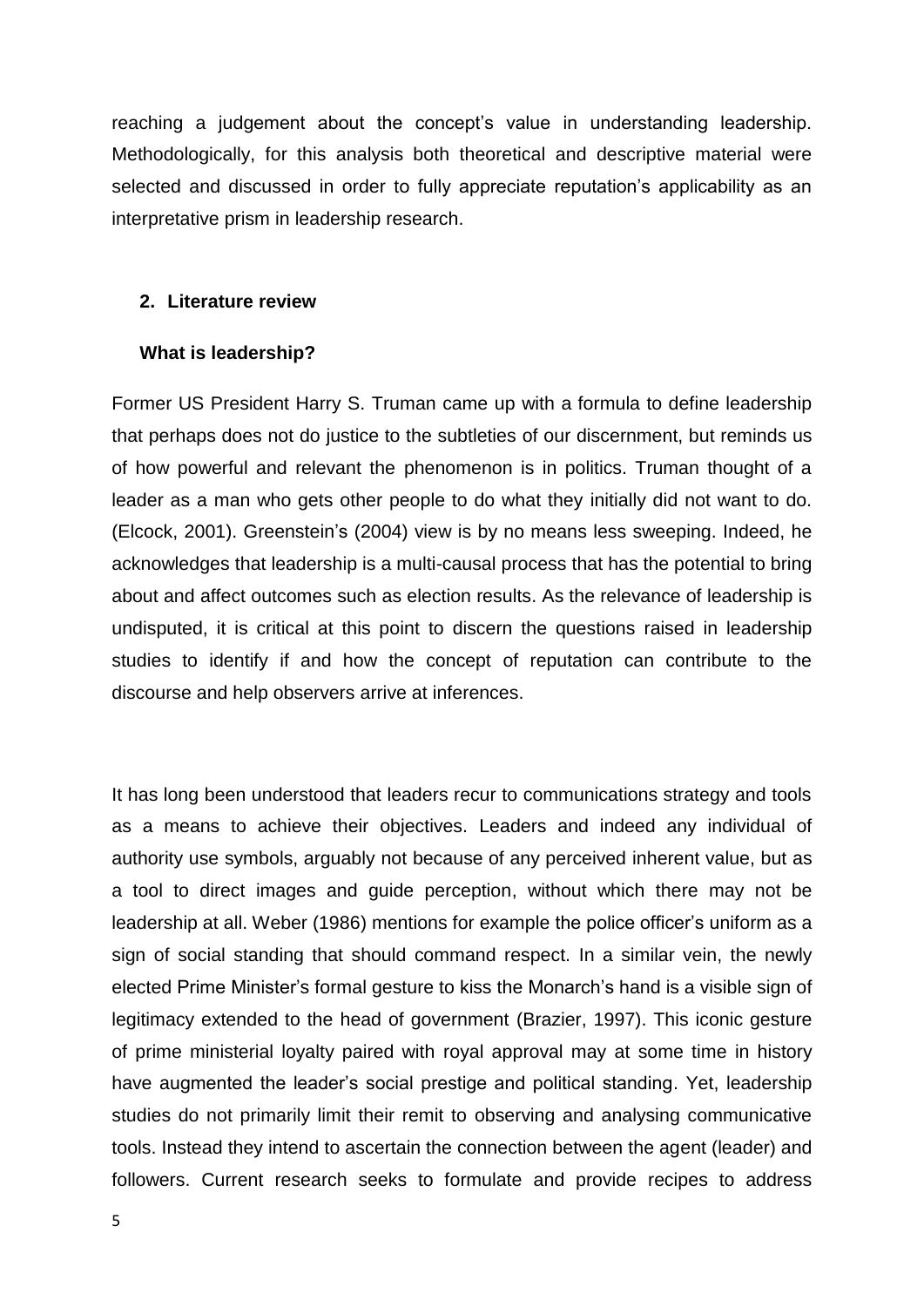national and international phenomena which originate from insufficient quality in leadership practice which arises either from poor decision making or sheer incompetence (Greenstein, 1982; George and George, 1998; Byman and Pollack, 2001; Greenstein, 2004; Lauren et al., 2007)."

The concept of leadership has been at the centre of comprehensive research which aimed to understand and discern as well as predict the behaviour of leaders, search for possible patterns and infer how our view of leadership may help establish a normative framework that would prescribe best practice in the design and implementation of leadership action (Tyssen et al. 2013; Day, 2014; Longenecker 2014; Fullagar, 2015; Sharma and Kirkman 2015) In their analysis and in order to arrive at tangible prescriptions researchers have looked into cultural context as well as belief patterns and power relations, digged into ethical factors and given attention to the historical context of leadership practice (Nye, 2008; Hopen, 2015; Wattie, 2015; Bird, 2016).

Leadership research rightly emphasises the exchange between leaders and followers and the focus is directed at a causal relationship between the former and the latter (Wildavsky, 2006). It appears that scholars show a sustained interest in how leaders generate goals and visions that meet a sympathetic chord with followers (Galloway, 2015; Griffith et al. 2015; Simons et al., 2015). Yet, one may wonder if one angle is missing that could assist in elucidating the subject matter: The recognition that a leader's values, attitudes and ethics in their own right may not be the critical factors research needs to concern itself with – but instead the very perception and anticipation of these features. If an audience of potential acolytes is prepared to ascribe to a political candidate or incumbent personality traits that in turn inspire publics, the resulting popular traction may allow the leader to accrue significant clout without actually being in possession of any of these desirable characteristics. In a similar vein, his or her ability to entice audiences with myths and vision – another core theme in contemporary leadership research - clearly hinges on the amount of trust followers place in a leader. The success in weaving such a vision is ensured by the reputation of the individual one considers placing trust in. (Bourne, 2015; Chughtai, 2015; Scheider, 2015).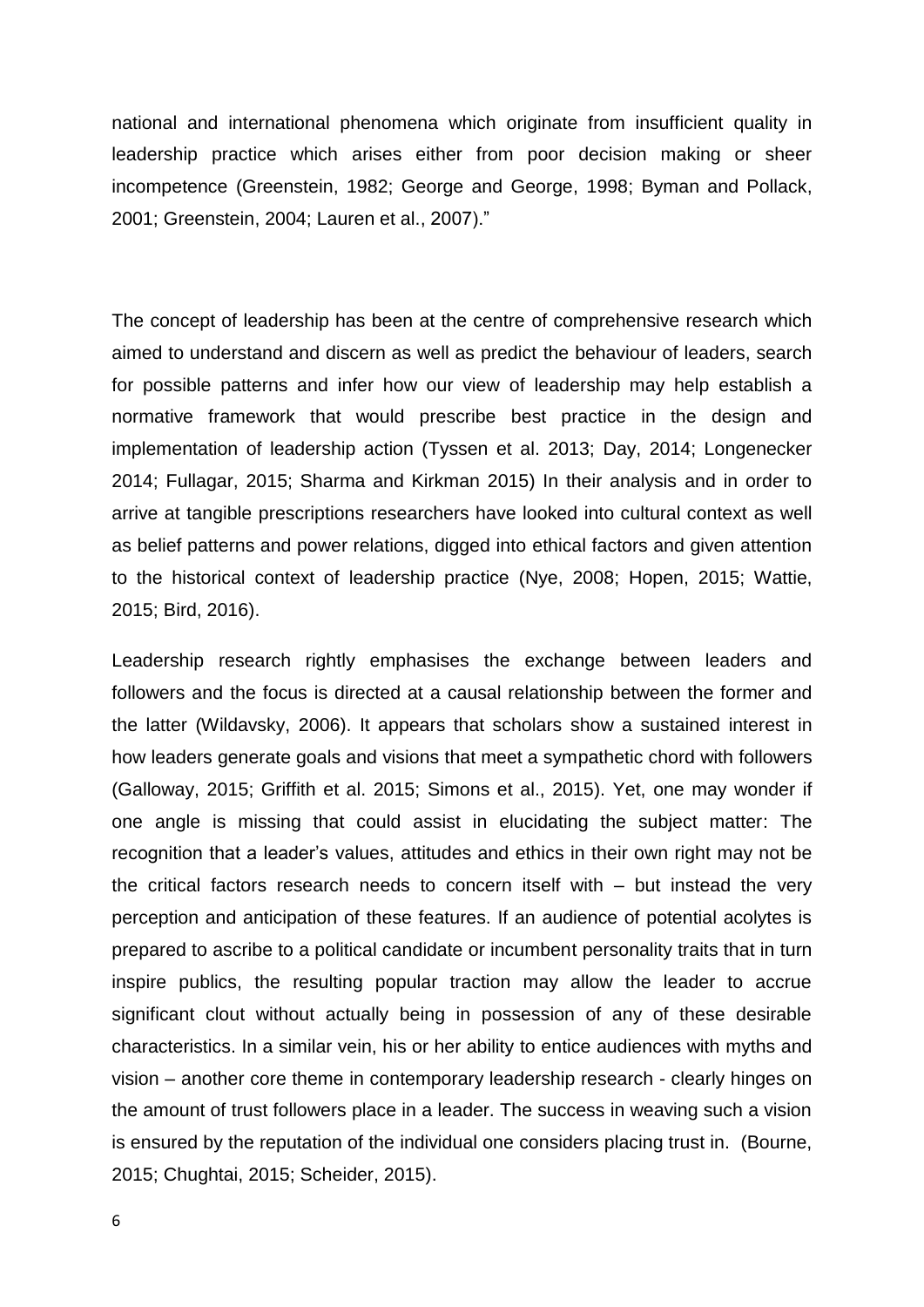Bearing in mind its critical function in defining a leader's role and operational success, the absence of the concept both of reputation and reputation management in conventional leadership research is all the more astounding (Peele, 2005). A conspicuous gap we are reminded of by Peele's review and summary of areas leadership research grapples with:

- A leader's personality
- The culture of the followers
- The opportunities challenges a leader is faced by
- The societal context of leader and followers
- The agenda of issues leaders and followers need to deal with
- The means leaders recur to in order to interpret and define phenomena in the public discourse
- The means leaders deploy to achieve their aims.

This list feeds partially into what is referred to as typologies of leadership which intends to categorise, address and make sense of issues related to leaders, their audiences and publics, goals, tools and the context they operate in (Thepot, 2008; Krasno and LaPides, 2015). This approach should allow some sort of mental marshalling of data and more specifically distinguish between perspectives leadership behaviour is predicated on. The bottom line of is to arrive at variables that allow us to relate both cultural features and personality traits on the one hand to leadership behaviour as well as the nature of the relationship between leaders and their followers on the other (George and Post, 2004; Hollander, 2012) This framework of variables also takes social features and psychological dimensions into account and assesses the impact of leaders on society. These typologies are instrumental in the researcher's quest to explore the leaders' behaviour and their ability to entrench and expand their position (Blondel, 1987). Which variable is deemed core for the construction of an interpretative framework comes down to a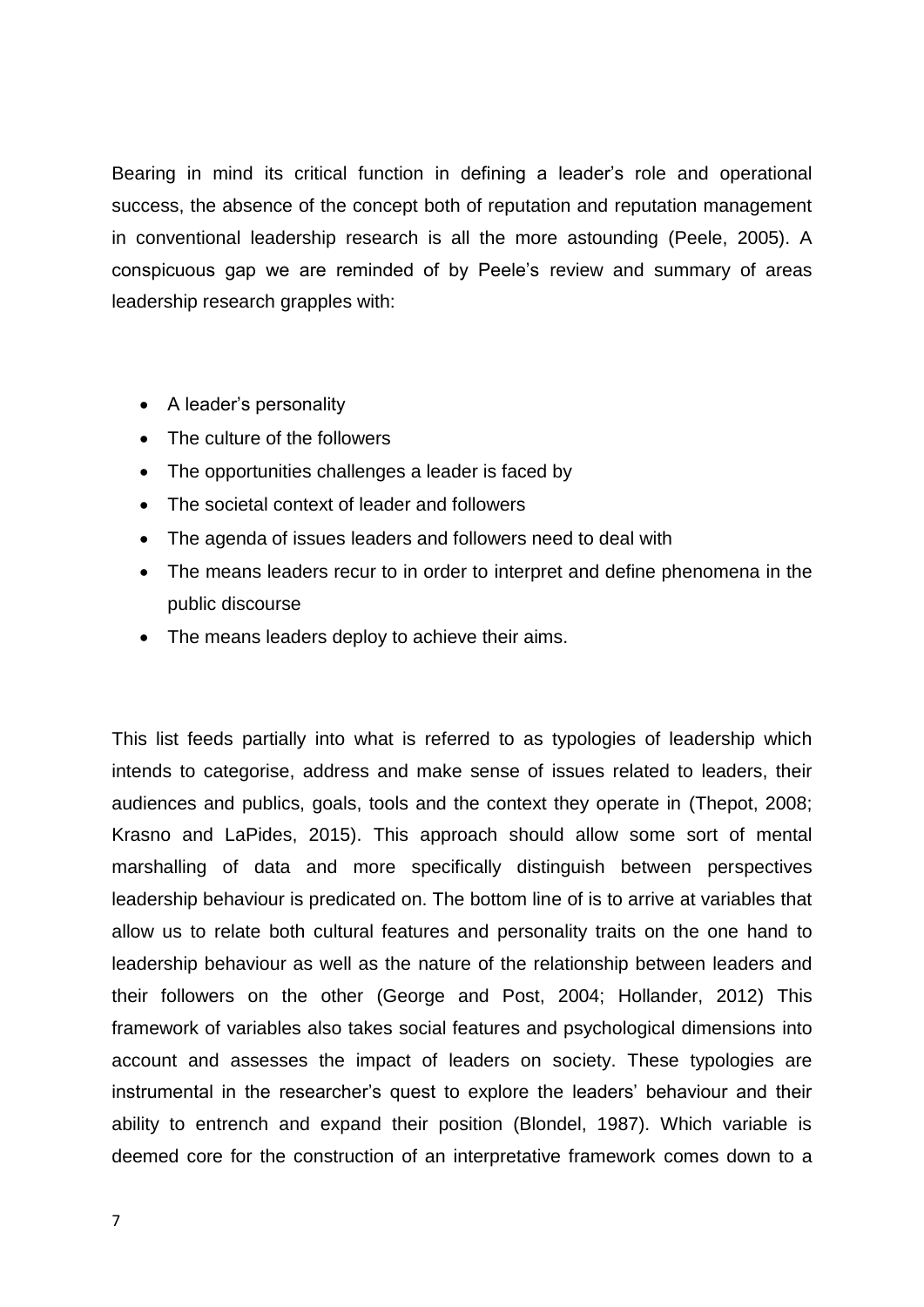judgement that varies between authors: Nye values a category that reflects the use of hard and soft power (Nye, 2008), while for Greenstein (2004) personality traits are key to understanding leadership (Greenstein, 2004; Kellerman, 2008). Another classification category raises questions about the relationship between leaders and publics (Kellerman, 2008; Burns, 2003). For Tucker (1995) a leader's ability to discern challenges and raise public interest is a key concern that merits to be integrated into this framework of classifications. In the view of Bennis (2003) the key to understanding leaders can be found in their ability to implement long term policy visions. Other proposed and deployed variables to guide the study of leadership revolve around the capability to motivate (Lane, 2003), an individual's charisma, an acknowledged propensity to pragmatism (Weber, 1986), and ultimately a consideration as to which leaders are well positioned to leave their marks on historical developments or, alternatively, become themselves the subject of historical circumstances (Hay, 2002).

In order to understand the demands on and activities of leadership more fully one needs to draw on the broader cultural, historical and political environment and cast a light on the institutions that mould the leader's operational conditions and scope (Greenstein 2004; Greenstein 2006 Bose 2006; Nye 2008). Leaders that strive to attain the helm and retain it apparently become exposed to demands and aspirations voiced by their followers and an expectation to adapt accordingly. It appears that regardless to variations in this mutual relationship between leaders and their respective environment, what does remain constant is the social process that takes place between leader and led. When defining this phenomenon it would be appropriate to talk of co-determination which extends to the claim that followers construct and form their leaders. Or in different terms, leadership only exists through those who agree to be led (Mant 1999, Kellerman, 2008). This relationship between leaders and followers is widely conceptualised in leadership research. It is seen as an interactive process, in which both sides are mutually influenced and beliefs as well as needs of followers are shaped by leaders, just as the latter's style and policy is moulded and transformed by the expectations raised by the followers. (Tucker 1977; Blondel 1987; Rousseau 1987; Hay 2002; Tucker 1995; Wildavsky 2006).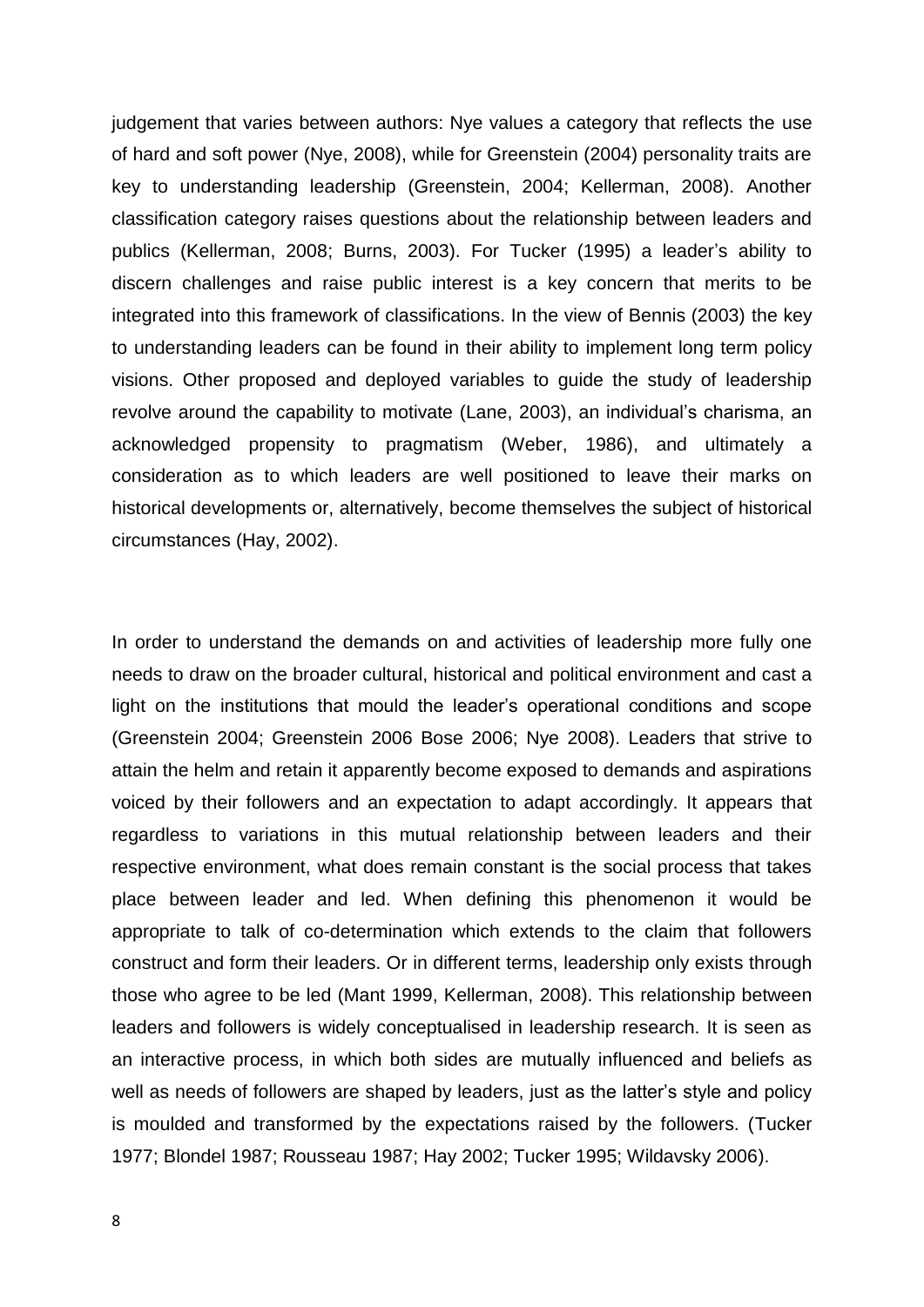We may assume that in order to maintain and nurture this relationship leaders need to connect with the cultural context their followers are imbued with. Russian audiences for instance are not thought to be promising launching pads for culturally sophisticated individuals who flaunt their background as prolific writers and well-read men of letters in the shape of those one encounters in France among the highest echelons of politics and among the mainstream contenders for the Presidency. By contrast, people of this cultural disposition may find themselves side-lined by protagonists who are more in tune with Russians' alleged liking for coarse outdoorsmen who give in to the odd bout of romantic sentimentality. (House et al, 2004; Wildavsky, 2006).

What leaders strive for is thus a symbiosis with their followers. This form of alignment between leader and follower is – as will be detailed in the next paragraphs – a constituting element and indispensable feature of reputation management. Reputation management's role as a strategic instrument genuinely serves to align followers' expectations with leadership behaviour. In this capacity a well-managed reputation can ensure equilibrium between leaders and stakeholders (Hodgson, 2004; Feldman et al., 2014). Yet reputation is – as pointed out above - conspicuously and surprisingly missing in any typology of leadership research.

Taking reputation as an analytical lens helps us understand and decipher the rationale for leadership behaviour that may at times be directed towards the fabrication of images in reflection of an effort to align a political protagonist's public perception with audiences' demands and expectations. Leaving this consideration out of the equation would deprive us of insights and limit the explorative scope of leadership research. Therefore, in the concluding paragraphs of this paper the case will be made for reputation to be added to the current typology that characterises leadership and explains the motivations and constraints underlying leadership behaviour.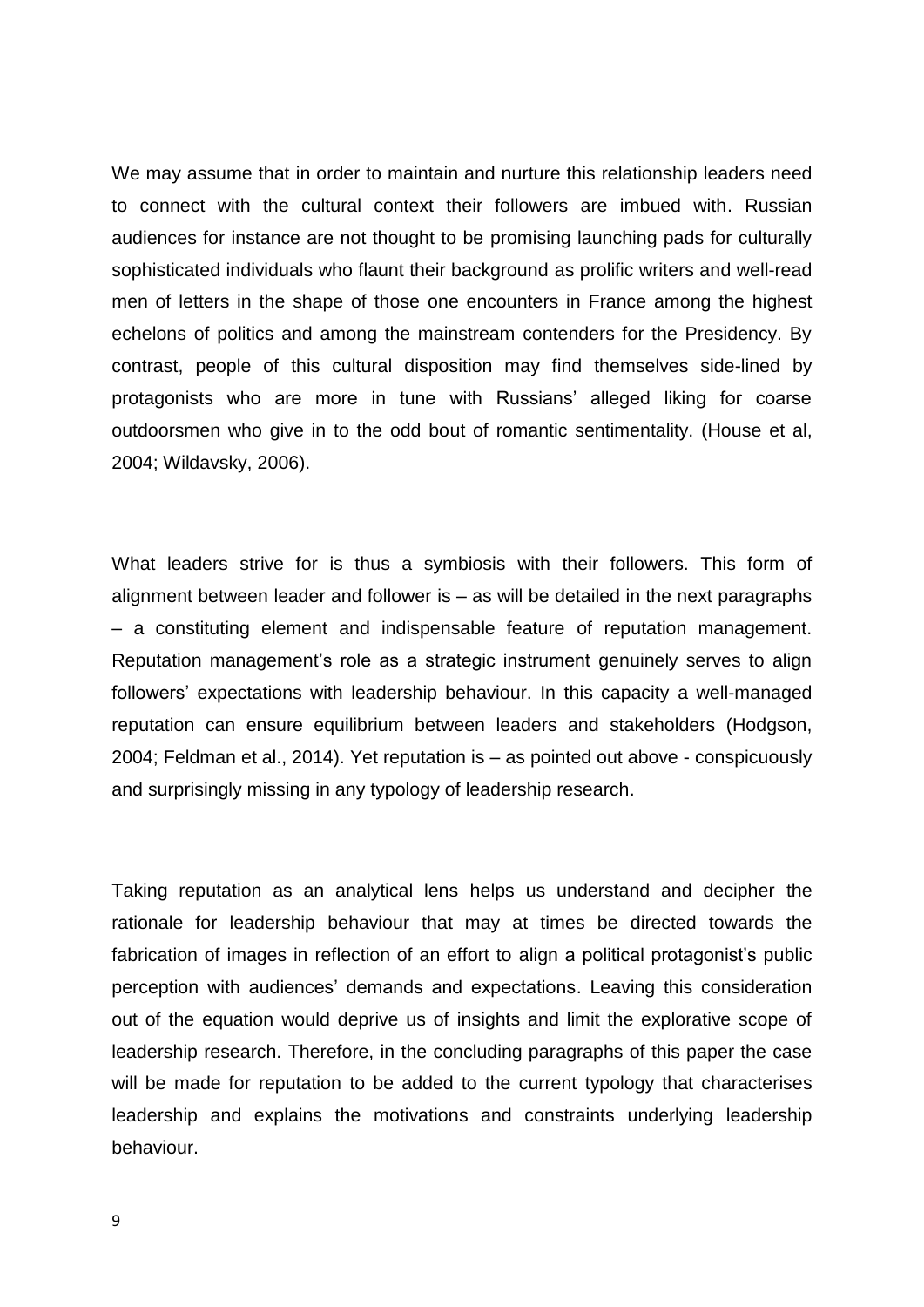#### **What is reputation?**

The following review of literature and clarification of the varied purposes reputation can serve will subsequently allow us to use the theoretical concept as a prism that refracts scenarios leaders operate in and guide observations as well as analysis of leadership behaviour. Its established origins in business literature prevent us from applying the notion of *reputation* in politics without careful consideration and prior clarification of its definition which is somewhat blurred owing to the range of academic disciplines that lay claim to the concept (Barnett et al., 2006).

Bromley's (2001) definition of reputation as "the overt expression of collective images" ties in well with Shenkar's (1997) earlier more instrumental perspective that ascribes to reputation an "uncertainty resolving mechanism". A view shared by Dowling (2008) who in his survey of Australian corporations reminds us of reputation's function to reassure internal and external stakeholders – an observation that is particularly pertinent in the service industry (Fombrun and Rindova, 1996; Roper and Fill, 2012), where the assessment of quality is excessively complex. Both with regard to the service sector and political leadership reputation provides cues about content, quality as well as performance and establishes associations that attract and retain customers or allay particular publics' concerns (Omar 2005).

There is broad agreement that the reputation of an organisation or individual is the result of a cumulative judgement, expressed through a number of transactions and contacts stakeholders may have had over a period of time. (Harrison, 1995; Fombrun, 1996; Black and Carnes, 2000; Argenti and Druckenmiller, 2004; Fill, 2009; Maarek, 2011). As a result it appears to be less flexible, yet much broader a concept and arguably more enduring in comparison to fickle images which it serves to integrate (Fombrun, 1996). Murray and White (2004) add to this definition the recognition that a public's appreciation of consistency in behaviour and message over time inform reputation which in turn provides publics with cues that are sufficiently distinct to render an entity recognisable and set it apart from its competitors (Fombrun, 1996; Schweizer and Nachoem, 1999). If reputation is to be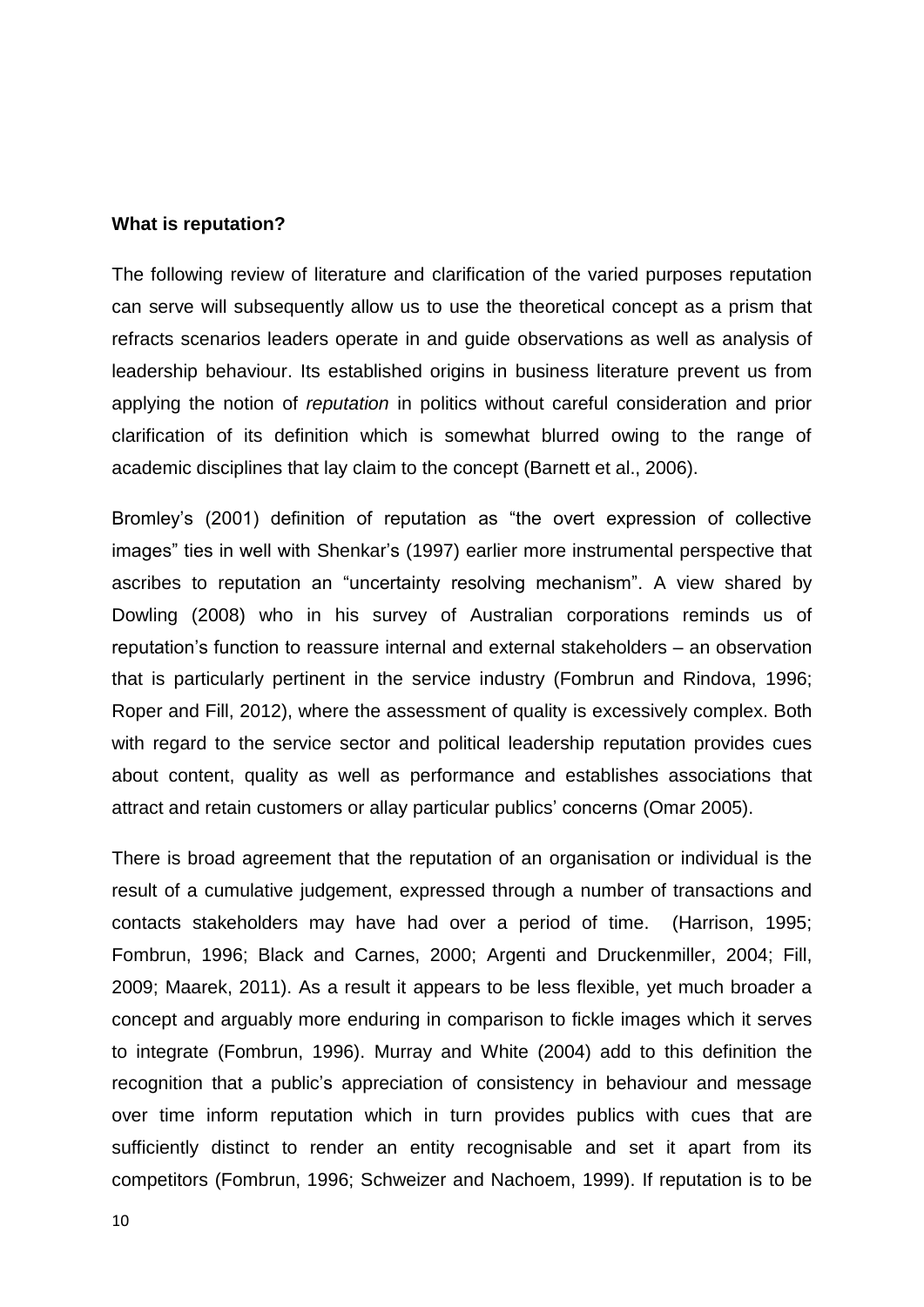conceived as a multi-disciplinary idea bound to the essential strategies and aims of an organisation or individual and consistently reflective of its mission, values and vision - in short, its identity – it equates to an instrument that staves off competition (Fombrun, 1998; Schwaiger, 2004).

Caruana and Chircop (2000) consider the origin of reputation and in particular its emotional potential which they regard contingent on the overall esteem, that is defined as a function of an organisation's or individual's performance (Erickson and Nasanchuck, 1984; Hutton et al., 2001). Another source of reputation is power as an ability to control resources, assume responsibility and render services to stakeholders (Babchuck et al., 1969; Edwards, 1969).

Once reputation is well entrenched there is an expectation for a trade-off with stakeholder loyalty which adds to the individual's standing or the organisation's equity (Cameron and Whetten, 1981; Cretu, 2007). While Kay (1993) advises to invest in the build-up of reputation fairly early on in a corporate or professional life cycle, there is acknowledgement that during the initial phase reputation cannot yet be traded into other resources, but is still needed to enter a market (Weizsacker, 1980; Falkenreck, 2010). This consideration extends to reflexions about a more mature stage when reputation appears to immunise a system against outside risks and therefore acquires a pivotal role in dealing with difficult environments. (Howard 1998; Gabay, 2015; Sohn and Lariscy, 2015). A scenario that self-evidently entails a message of relevance both for corporate organisations and political leaders. This observation chimes with Eisenegger's (2000) view of reputation's function in controlling publics and the management of support for a political hierarchy. Central to our consideration of reputation's role in leadership studies is this underexplored aspect, which conceptualises reputation as an instrument to buttress the position of a political elite in a way no other means – such as force - could to the same degree or just as effectively. Eisenegger accords a legitimising function to the acquisition of reputation – a process he sees as a strategy that results in a gain and long term preservation of political power. In concluding, one may concur with Seymour-Ure's (2003) view whereby it becomes critical for political leaders to manage reputation and control its sources which their authority and power hinge on.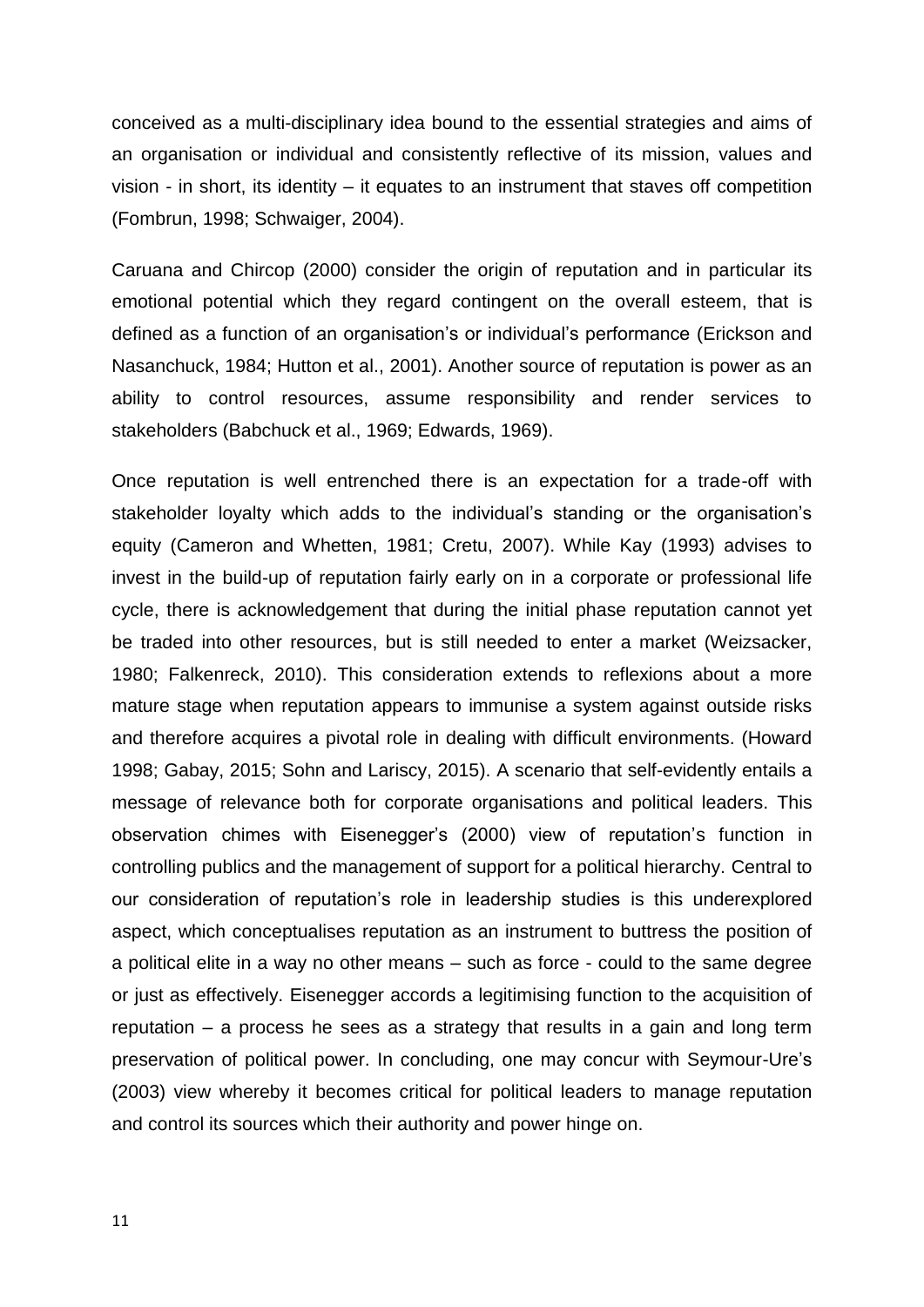### **3. Discussion**

Peele (2005) raises the question as to the choice of instruments drawn upon by leaders to achieve their objectives and address those of their followers. Tapping into reputation literature may lead us to an array of means used in communication management leaders avail themselves of in order to create images which in turn are intended to confirm an individual's suitability for the position and competence to satisfy expectations nurtured among audiences. A close match between a leader's images on the one hand and the set of publicly raised demands on the other is understood to be bolstering satisfaction and feed into a positive reputation which in turn – as was argued above - explains and justifies a leader's authoritative role and commanding position at the apex of a power structure.

This widely recognized status attained through a systematic build-up of personal reputation may allow to attend more effectively to tasks Tucker (1995) and Heifetz (1994) consider a leader's core duties, such as the interpretation of issues, the selection of objectives and means to address them, the advocacy of personal takes on subjects and solutions to problems as well as the mobilisation of support among followers.

Leaders' status is based on followers and indeed the process of exercising leadership implies a need of followers (Mant, 1999). The support and goodwill extended by followers is thought to play a decisive role in determining a leaders' career trajectory, potentially propelling them into positions of unassailable authority or alternatively eroding their powers of command (Hollander, 1998; Kellerman, 2008). This rapport between followers and leaders, one could argue, can be better conceptualized when viewed through the lens provided by the concept of reputation. This concept lends itself as an interpretative prism that assists the exploration of the relationship between leader and followers and facilitates the understanding of leadership behaviour and political decision making in response to audience demands. In previous studies this interpreative approach was applied to studies on Roman imperial history (Schnee 2011, Schnee 2014) which illustrates how emperor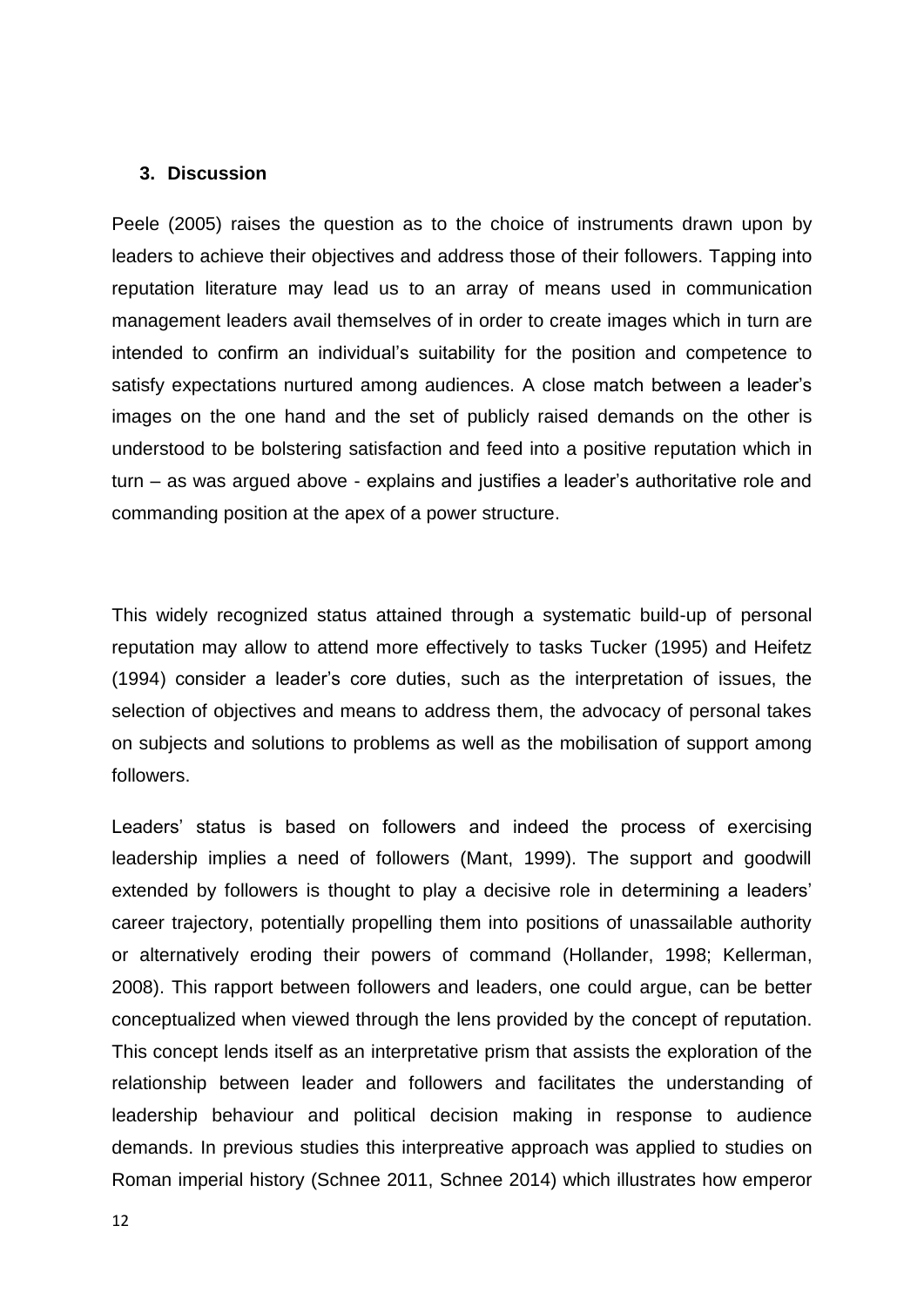Claudius' ability to command a following was the result of political and military actions that were specifically calibrated to conjure up images of competence and decisiveness. These in turn morphed into what was widely seen as an imperial reputation that commanded authority and good will among the three most critical stakeholders Claudius' authority hinged on - senators, the army and the populace (Schnee, 2014).

The theoretical concept and its application are grounded in an interpretation of reputation as an instrument that generates trust, goodwill and support for individuals whose success is tied to public approval. By appropriating this lens one could now proceed with critiquing current and recent political leaders' efforts to establish effective leadership, which is defined as the means selected by a leader intent to actuate specified results. The ability to achieve these ends is taken to be the criterion that allows us to measure the effectiveness of leadership.

Historical examples of politicians (strong leaders and weak ones) and their respective reputation and engagement with perception management techniques may evidence how politicians' career trajectories on the one hand and reputational strengths and demise on the other are interwoven. The most prominent implications deriving from the applicability of reputation as an interpretative prism are: First of all, it allows us to sharpen our ability to discern the causes of leadership behaviour, public reactions and political outcomes. Secondly, it serves as a guide to anticipate current and future leadership behaviour and venture predictions about success and failure in achieving outcomes. A historical analysis of cases may lead to the emergence of dichotomous typology that juxtaposes leaders' attributes and qualities on the one hand and the corresponding public perception among their audiences on the other: The former may be constituted of categories along the lines of efficient leadership (Greenstein, 2004), doing a good job or not (Kellerman, 2008; Aristotle, 1958) or level of formality (Tucker, 1995) to name just a few. However, categories may also be organized along ideological lines and the rigidity with which leaders adhere to them (Kissinger, 1974).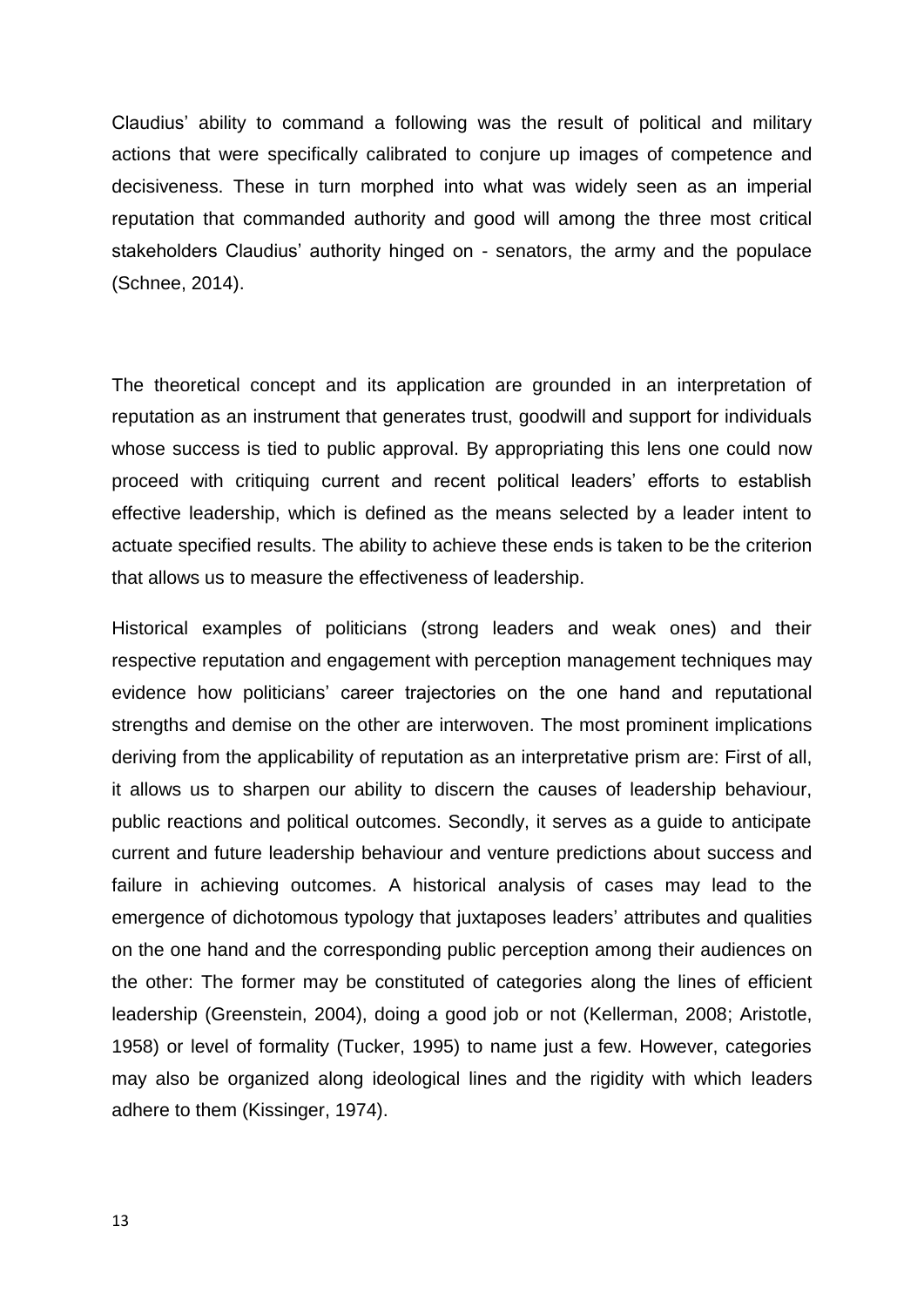All of these categories that describe leadership behaviour hinge on perceptions that take shape as a result of the leader's response to the ongoing exposure to public judgement and media scrutiny. Therefore, public perceptions of leadership traits reflect to a significant degree conscious decisions by leaders and their support staff aimed at image making and reputation building. In other words, the value of this dichotomous typology of leaders' qualities is perhaps less its ability to direct attention on actual leadership personality or ideological make-up, but instead its recognition of more or less successful public relations efforts leaders engage in to fabricate images of qualities they hope to be associated with. In this case research into leadership attributes needs to come to terms with the concept of reputation and the process of reputation building that has been the subject of prolific writing among scholars of management and business.

This approach implies a recognition that the necessity for leaders to interact with followers to co-create their public perception requires behaviour and messages driven by a concern to satisfy the expectations of audiences, whose willingness to pass positive judgement is reflective of trust and an assessment of reputation. Reputation management therefore achieves such a central role in communications strategy as perceptions are nurtured among external stakeholders who are oblivious to the leader's true features which are shrouded in the mist of the great distance and thus lie beyond the audience's sight and understanding. This would in turn suggest that behaviour of leaders is steered by their need to protect reputational credentials that are critical for their political support and survival.

This insight opens up a new analytical avenue to explain, interpret and predict leadership behaviour: With a leader's need to preserve and build up reputation ascertained, a new interpretative lens suggests an alternative rationale for adopting specific behaviour and in this capacity adds to Heifetz's (1994) differentiation model that distinguishes between two types of leaders: innovative and adaptive. In his view the latter show a propensity to align themselves to changes in the environment and minimise resistance, the former type by contrast is willing to take on adverse contextual conditions with a view to bring about change and achieve objectives, regardless to the fallout among stakeholders. Which of the two alternative paths a leader pursues can be explained and predicted – this is the case made in this paper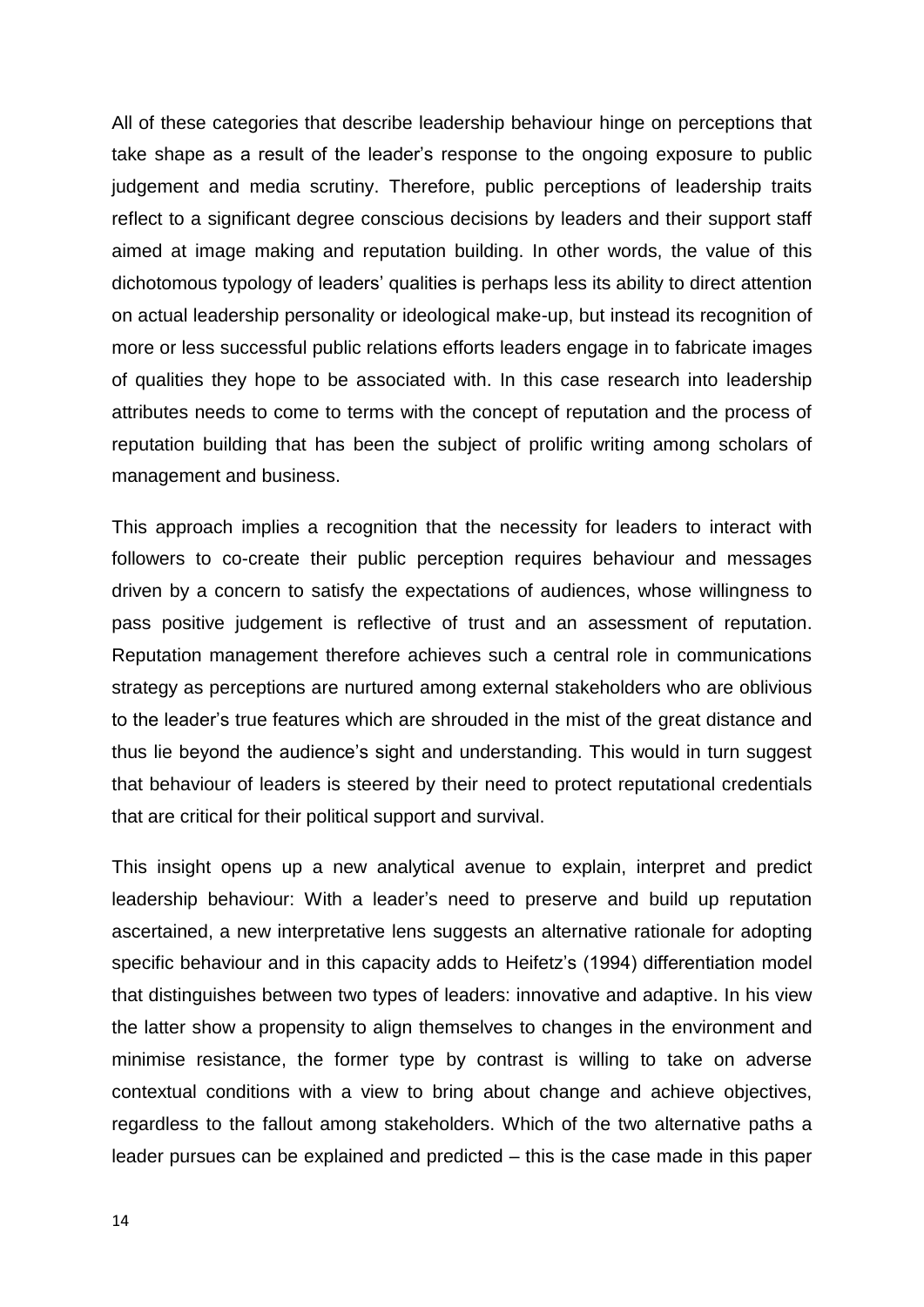- by the leader's need to preserve reputation. This necessity may at times either require leaders to be portrayed as steadfast, even ruthless and impervious to opposition, it may alternatively – depending on external and internal circumstances encourage a leader to display the opposite extreme: Adaptive and subdued readiness to give way and compromise. Previously, Takala (1997) had suggested to deploy an individual's charismatic makeup as interpretative frame to understand and predict which behavioural paths leaders would adopt. By comparison to the somewhat fuzzy notion of charisma reputation is a more solid, palpable and welldefined concept that reflects phenomena which leadership studies attempt to grasp: The interaction between followers and leaders, the struggle for a symbiosis which does not only have an affect on the audiences, but directly reverberates with leaders and moulds their behaviour. It has been argued therefore in this paper that reputation is at the core of perception management and constitutes an incentive without which any relationship building activities with followers would lose out on strategic relevance and effectiveness. In other words, understanding leadership and leader's behaviour are enhanced by integrating a new concept into the discipline.

#### **4. CONCLUSION**

In brief the existing typology of leadership requires an extension to ensure its applicability and relevance as instrument to interpret past leaders and to predict future leadership behaviour. This paper was intended to demonstrate why the one antecedent to be added to the existing gamut of explanatory factors in leadership analysis is "reputation", whose nature, relevance and desirability constitute the core of a guiding framework for leaders in as far as it offers a rationale for their selection of policies, messages and actions. Leaders are driven by the need to establish and maintain relations with followers which is evocative of efforts engaged in by communication managers to retain and strengthen reputation. The latter is the underlying force those who hope to understand the rationale for leadership behaviour need to be aware of.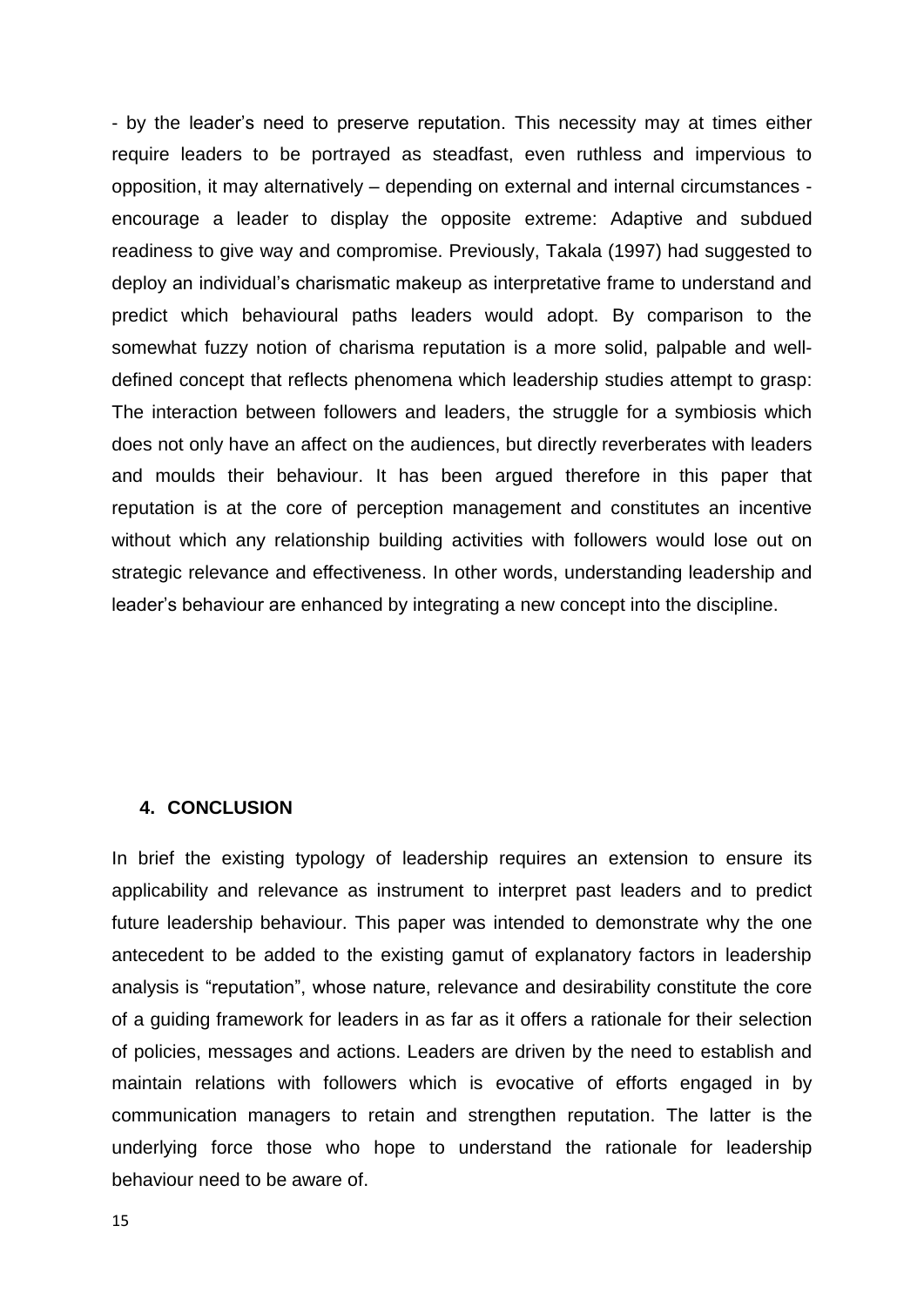This enhanced understanding of leadership behaviour may allow researchers to revise past answers that aimed at making sense of and accounting for the causes of strong and weak leadership which relates back to a central debate about a core distinction raised by political scientists engaged with leadership research: The level of a leader's resolve and decisiveness, which may not exclusively hinge on the leader's natural personality traits (Brown, 2014). Insights into what renders a leader decisive or passive may therefore arguably be a reflection of the individual's reputational concerns.

In turn this leads us to conclude that preoccupation with reputation engenders and shapes activity we observe in leaders and guides our interpretation of political decisions and phenomena. The most recent and prominent case one may want to view through the prism suggested here is the strategy deployed by various European heads of government in dealing with the aftermath of the economic, debt and structural crisis that engulfs the EU. The widely criticised unwillingness or inability to tackle structural reforms and the tendency by some governments to procrastinate and delay votes on austerity measures may not be borne out of policy advice or ideological loyalties, but rather constitute a reflection of the likely damage controversial measures may have inflicted on leaders' respective reputation. The core fear pictured a rupture of relations with followers who constitute the leader's legitimacy and power base. In other words, the consideration of the kind of reputation leaders have, need to protect or aspire to therefore should be the starting point of any appraisal of leadership action or inaction.

Some further reaching ramifications of reputation are not discussed in this paper and may be returned to for further research: It is evident that the strategic significance that accrues from an established reputation stretches beyond what has been elaborated on so far and may well affect leaders' power to negotiate meaning and define issues their respective constituencies are confronted with. This is a pressing scenario at times when leaders find the views they set out immediately challenged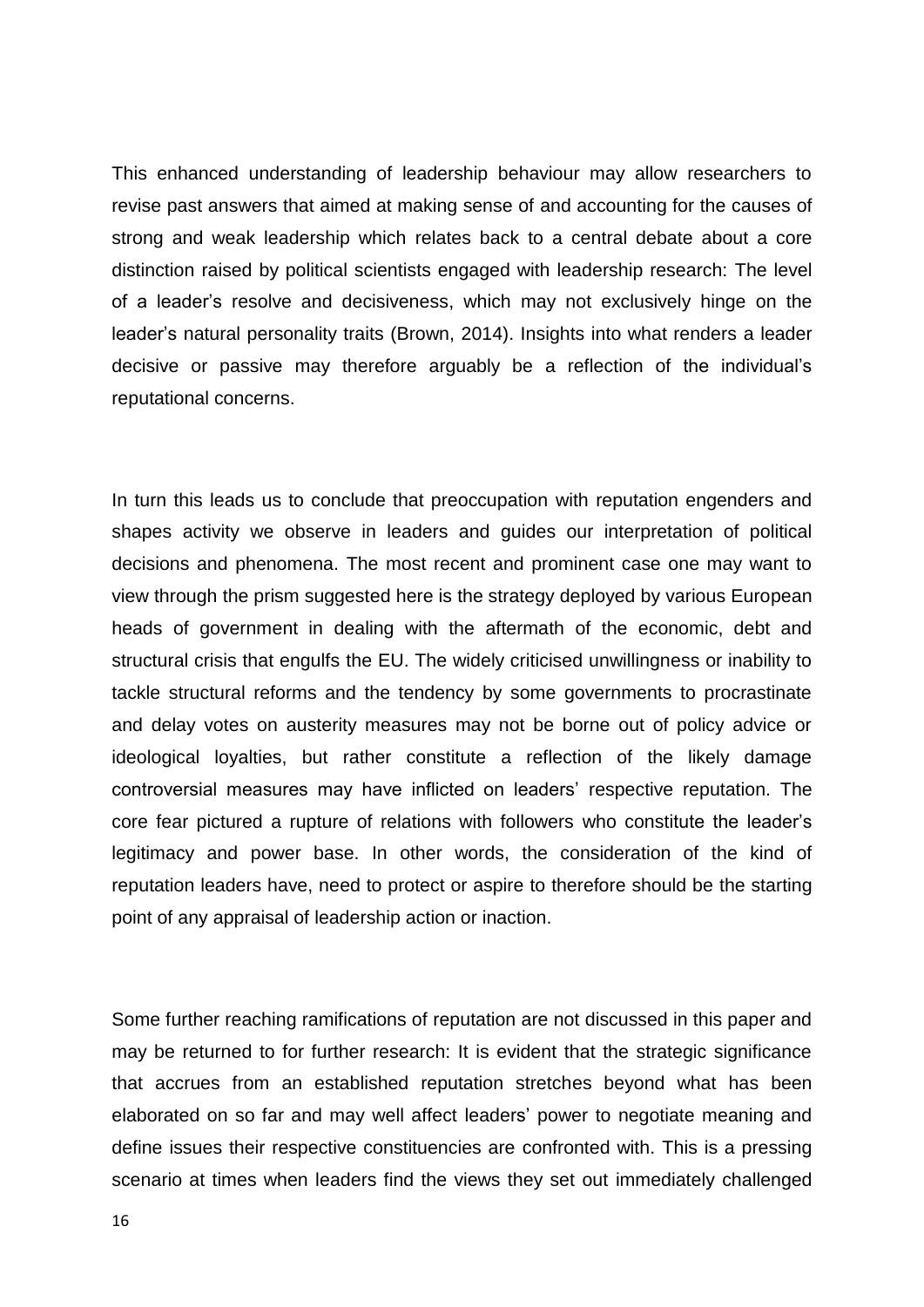by competing interpretations (Michels, 1986) championed by critical elites and grassroots campaigners alike. Many hope for their respective interpretations to thrive and thwart the leader's agenda by questioning the individual's credibility any subsequent analysis of the situation, judgement or policy proposal hinge on (Scott, 2001). One could envisage a research project to explore reputation as a tool to prop up credibility of senior corporate and political figures associated with it. This in turn may help ascertain how leaders may gain communicative leverage that can be applied to assuage, guide or whip up followers, attenuate or eliminate competing interpretations and ultimately empower the leader to take on conflicting voices and hostile policy proposals.

# **BIBLIOGRAPHY**

Argenti, P. A., Druckenmiller, B. (2004) Reputation and the corporate brand. *Corporate Reputation Review*. 4. (4) pp. 368-74

Aristotle (1958), *The Politics of Aristotle* (Lord, C. trans.) Chicago. University of Chicago Press

Babchuk, N., Marsey, A., Gordon W. C. (1960) Men and women in community agencies: A note on power and prestige. *American Sociological Review*. 25. pp. 399- 404

Barger, J. D. (1992) The presidential character. Englewood Cliffs, NJ. Prentice-Hall

Barnett, M. L., Jarmier, J. M., Lafferty, B. A. (2006) *Corporate Reputation: The definitional landscape*. (available from: [http://papers.ssrn.com/sol3/papers.cfm?abstract\\_id=868492](http://papers.ssrn.com/sol3/papers.cfm?abstract_id=868492) (accessed: November,  $10^{th}$ . 2012)

Bennis, W. (2003) *On Becoming a Leader*. New York. Basic Books

Bird, A., Mendenhall, M. (2016) From cross-cultural management to global leadership: Evolution and adaptation. 51 (1). pp. 115-126

Black, E.L., and Carnes, T,A. (2000) "The Market Valuation of Corporate Reputation" *Corporate Reputation Review*, Vol. 3 (1). pp. 31-42.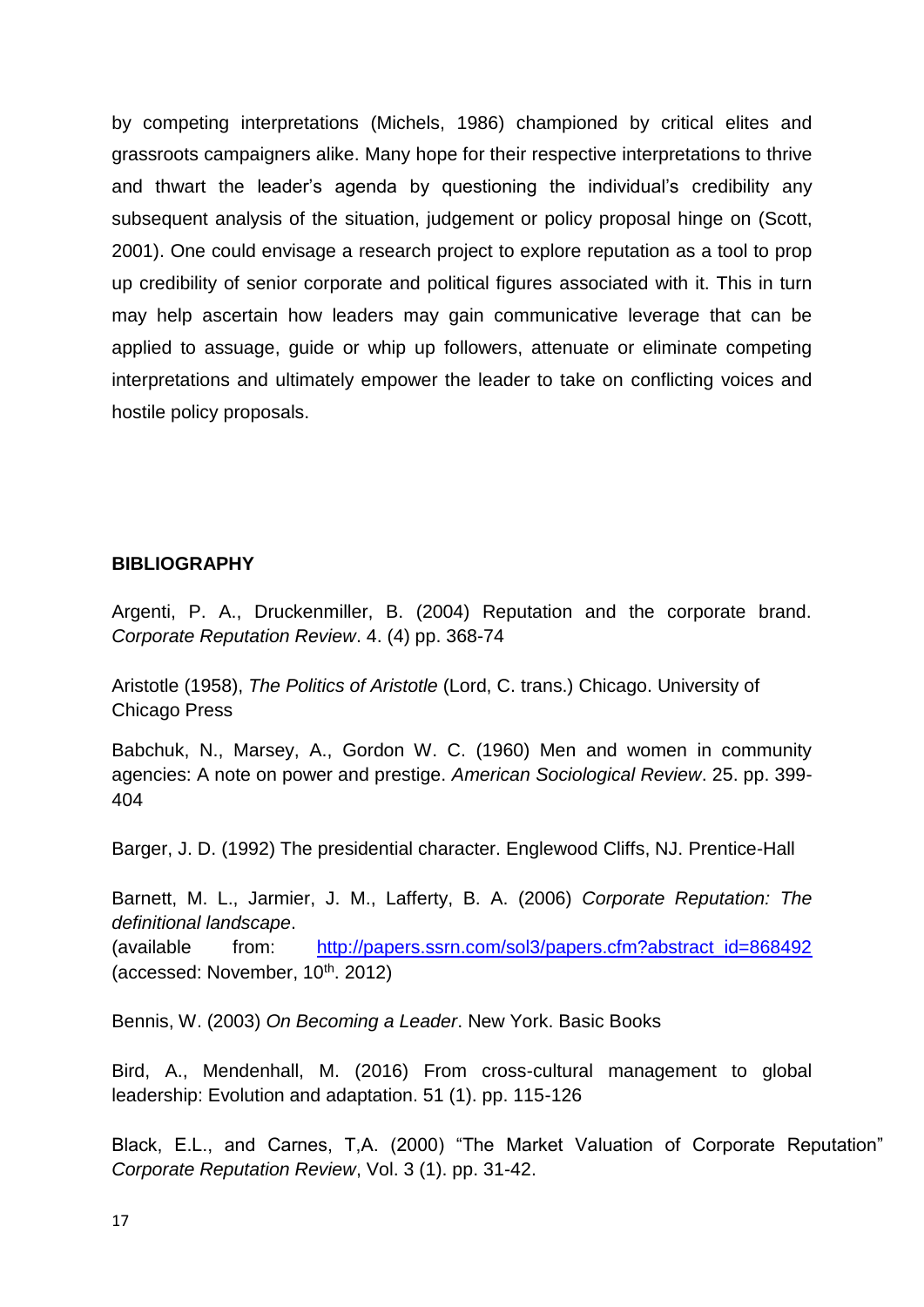Bose, M. (2006) What Makes a Great President? An Analysis of Leadership Qualities. In: Greenstein, F. I. (eds.) *The Presidential Difference*'. Princeton, NJ. Princeton University Press. pp. 27–44

Bourne, C. D. (2015) Thought leadership as a trust strategy in global markets: Goldman Sachs' promotion of the BRICS's in the marketplace of ideas. *The Journal of Public Relations Research.* 27 (4). pp. 323-336

Blondel, J. (1987), *Political Leadership.* London. Sage

Brazier, R. (1997) *Ministers of the Crown.* Oxford. Oxford University Press

Bromley, D. B. (2001). Relationships between personal and corporate reputation. *European Journal of Marketing*, 35(3/4), 316-334

Brown, A. (2014) *The myth of the strong leader*. New York. Basic Books

Brysk, A. (2002), *Globalization and Human Rights.* Berkeley, CA. University of California Press

Burns, J. M. (2003), *Transforming Leadership.* New York. Atlantic Monthly Press

Byman, D., Kenneth M. P. (2001) Let Us Now Praise Great Men: Bringing the Statesman Back. *International Security*. 25 (4). pp. 107–46

Cameron, K. S., Whetten, D. A. (1981) Perceptions of organizational effectiveness over organizational life cycles. *Administrative Science Quarterly*. 26. pp. 525-544

Caruana, A., Chircop, S. (2000) Measuring Corporate Reputation: A Case Example. *Corporate Reputation Review*. 3 (1). pp. 43-57

Chughtai, A., Byrne, M., Flood, M. (2015) Linking ethical leadership to employee well-being: The role of trust in supervisor. *Journal of business ethics.* 123 (3). pp. 653-663

Cretu, A. E., Brodie, R. J. (2007) The influence of brand image and company reputation where manufacturers market to small firms: A customer value perspective. *Industrial Marketing Management*. 36 (2). pp. 230-240

Day, D., Fleenor, J., Atwater, L., Sturm, R., McKee, R. (2014) Advances in leader and leadership development: A review of 25 years of research and theory. *Leadershp Quarterly*. 25 (1). pp. 63-82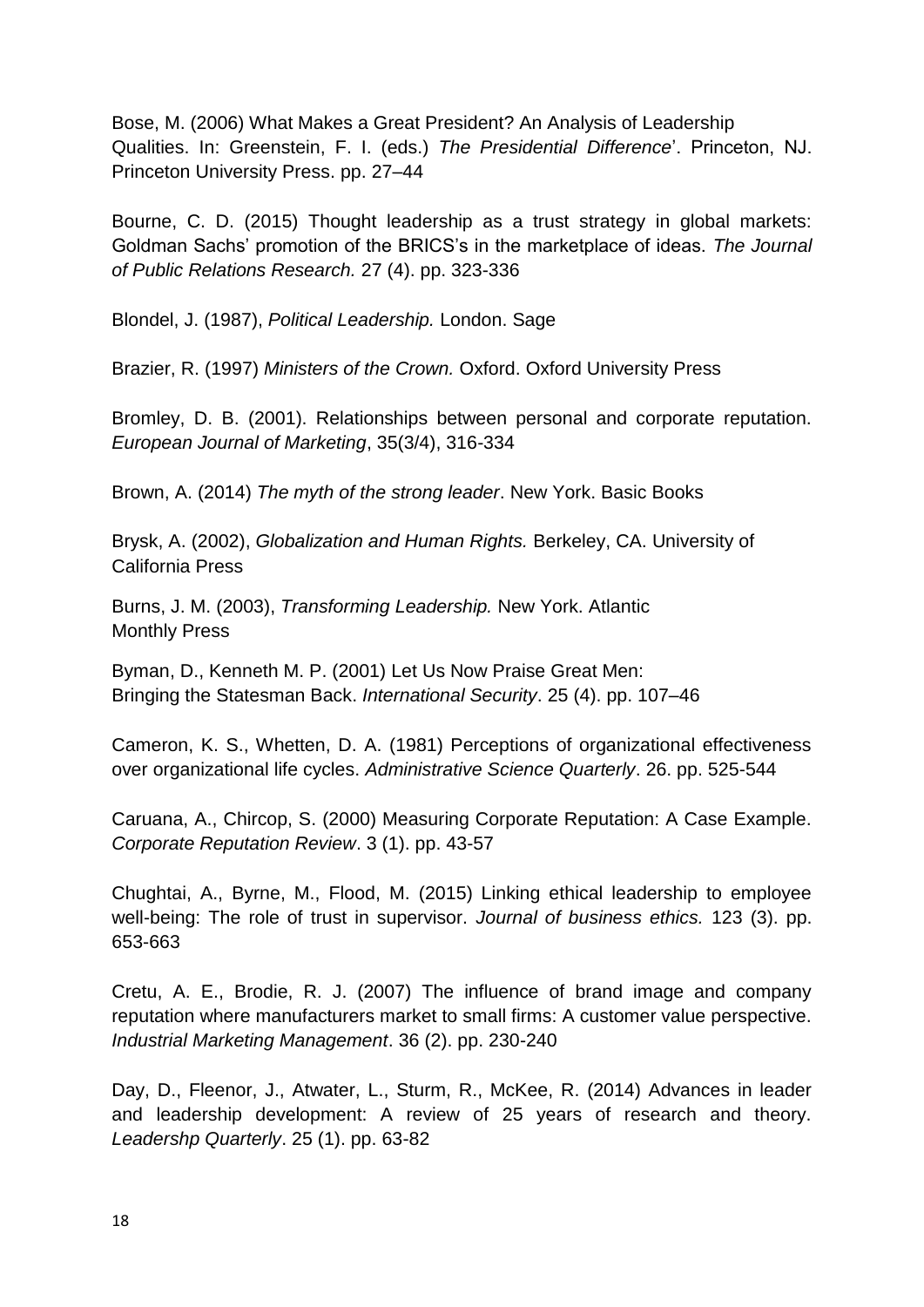Deutsch, K. W. (1978), *The Analysis of International Relations*, Englewood Cliffs, NJ. Prentice-Hall

Edwards, J. N. (1969) Organisational and leadership status. *Sociolgocial Inquiry.* 39. pp. 49-56

Dowling, G. (2008) Creating better corporate reputations. An Australian perspective. In: Melewar, T. C. (ed.) *Facets of Corporate Identity.*

Eisenegger, M. (2010) Eine Phänomenologie der Personalisierung. In: Eisenegger, M., Wehmeier, S. (eds.) *Personaliseriung der Organisationskommunikation*. Wiesbaden. Verlag für Sozialwissenschaften. pp. 11-26

Elcock, H. (2001) *Political leadership*. Cheltenham. Edward Elgar Publishing

Erickson, B. H., Nasanchuck, T. A. (1984) The allocation of esteem and disesteem: A test of Goode's theory. *American Sociological Review.* 49. pp. 618-658

Falkenreck, C. (2010) *Reputation transfer to enter new B to B markets.* Berlin. Springer

Feldman, P. M., Bahamonde, R. A., Bellido, I. V. (2014) A new approach for measuring corporate reputation. Revista de Administracao de Empresas. 54 (1) (available from: [http://www.scielo.br/scielo.php?script=sci\\_arttext&pid=S0034-](http://www.scielo.br/scielo.php?script=sci_arttext&pid=S0034-75902014000100006&lng=en&nrm=iso&tlng=en) [75902014000100006&lng=en&nrm=iso&tlng=en](http://www.scielo.br/scielo.php?script=sci_arttext&pid=S0034-75902014000100006&lng=en&nrm=iso&tlng=en) Accessed: January 10th. 2016)

Fill, C. (2009) *Marketing Communications. Interactivity, Communities and Content*. Harlow. Prentice Hall.

Fiorina, M. P., Schepsle, K. A. (1989) Formal theories of leadership: agents, agenda setters and entrepreneuers. In: Jones, B. (ed.) *Leadership and politics*. Lawrence, KA. Kansas University Press. pp. 17-40

Fombrun, C.J. (1998) Indices of Corporate Reputation. An Analysis of media Rankings and Social Monitors Ratings. *Coporate Reputation Review*. 1(4). pp. 327- 340

Fombrun, C. J. (1996) *Reputation: Realising Value from the Corporate Image.* Boston. MA. Harvard Business School Press.

Fombrun, C. J., Rindova, V. (1996) *Who is top and who decides? The social construction of corporate reputations.* New York. Stern School of Business.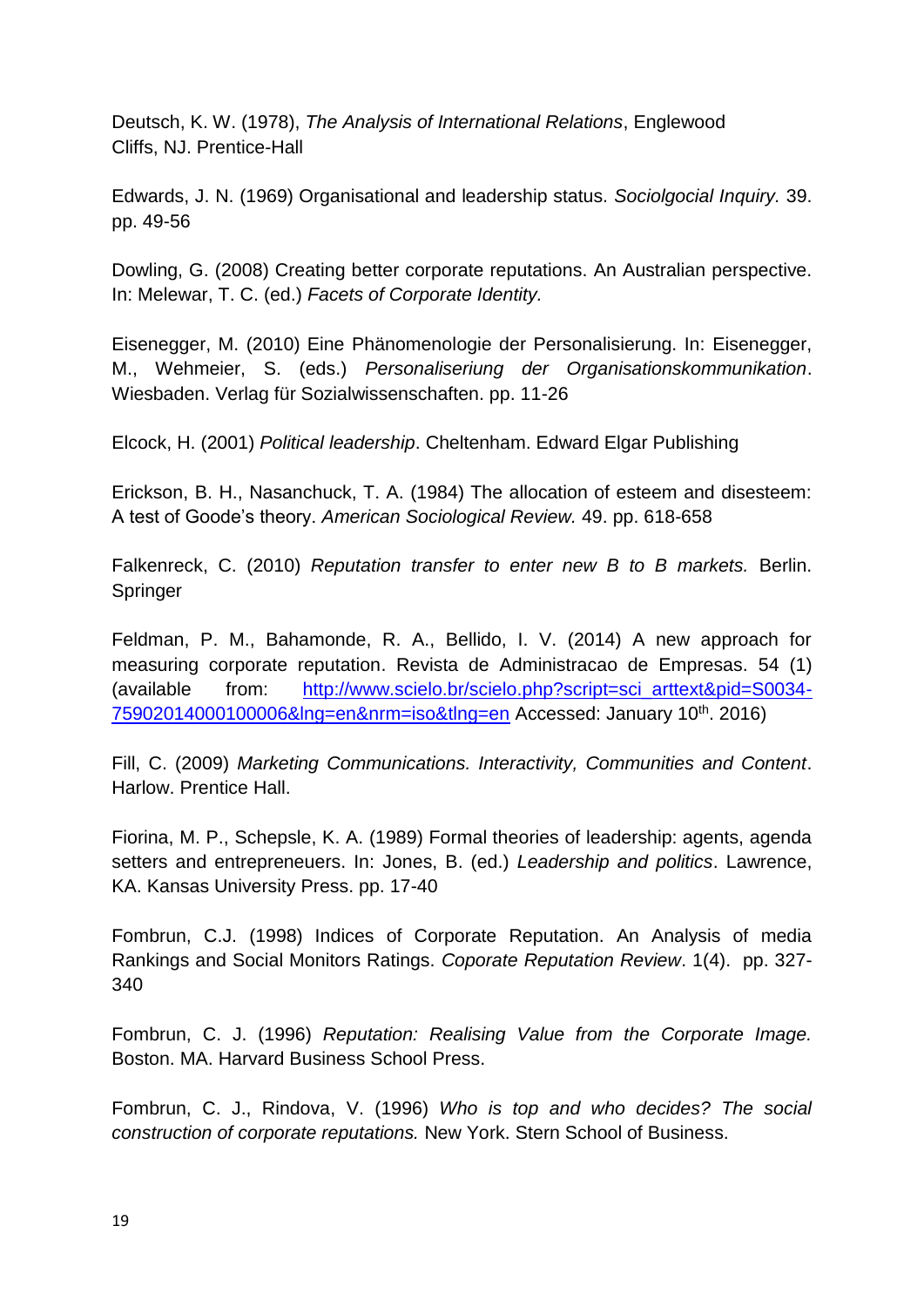Forsyth, D. J. (1990) *An introduction to group dynamics.* Pacific Grove, CA. Cole Publishing.

Fullagar, C. (2015) The science of leadership: Lessons from research for organizational leaders. *Personnell Psychology*. 68 (2) pp. 445-447

Gabay, J. (2015) *Brand psychology: Consumer perceptions, corporate reputations*. London. Kogan

Galloway, S. (2015) What followers want in their leaders. *Leadership excellence essentials*. 32 (11). , p. 34

George, A. L., George, J. L. (1998) *Presidential Personality and Performance.*  Boulder, CO. Westview.

George, A., Post, J. (2004) *Leaders and their followers in a dangerous world: The psychology of political behaviour*. Ithaka, N.Y. Cornell University Press

Greenstein, F. (2006) Plumbing the Presidential Psyche: Building on Neustadt and Barber. In: Larry Berman (ed.) *The Art of Political Leadership: Essays in Honour of Fred I. Greenstein.* New York. Rowman & Littlefield. pp. 17–26.

Greenstein, F. (2004), *The Presidential Difference: Leadership Style from FDR to George W. Bush.* Princeton, NJ. Princeton University Press.

Greenstein, F. (1988) Dwight D, Eisenhower: Leadership theorist in the White House. In: Greenstein. F. (ed.). *Leadership in the modern Presidency*. Cambridge, MA. Harvard University Press

Greenstein , F. (1982), *The Hidden-Hand Presidency: Eisenhower as Political Leader.* New York. Basic Books.

Griffith, J., Connelly, S., Thiel, C., Johnson, G. (2015) How outstanding leaders lead with affect: An examination of charismatic, ideological, and pragmatic leaders. *Leadership quarterly*. 26 (4). pp. 502-517

Harrison, S. (1995) *Public Relation – an introduction.* London*.* International Thomson Business Press

Hay, C. (2002), *Political Analysis: A Critical Introduction.* New York- Palgrave

Heifetz, R., A. (1994), *Leadership Without Easy Answers.* Cambridge, MA. Harvard University Press/Belknap Press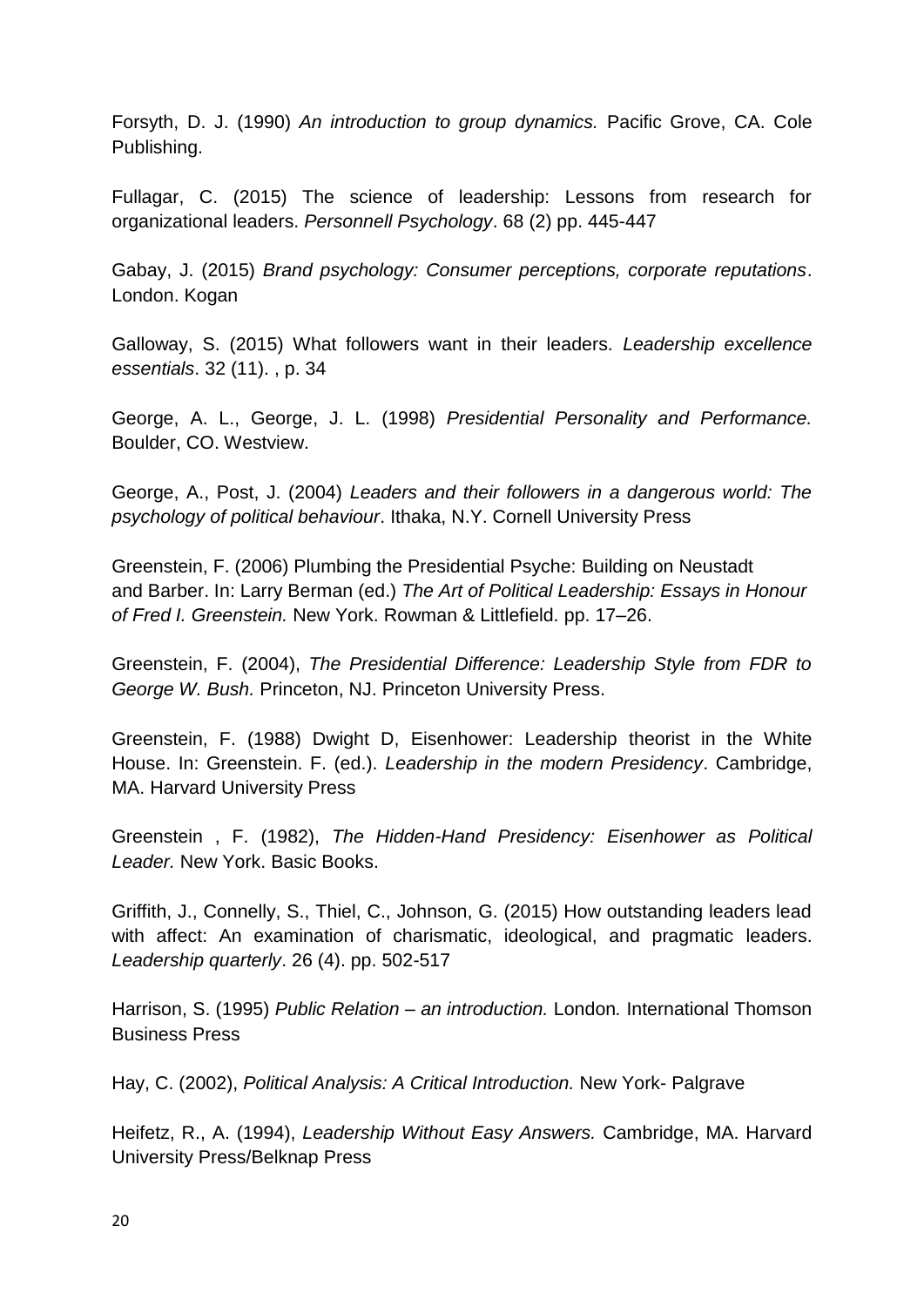Hodgson, B. (2004) *The invisible hand and the common good*. Berlin. Springer

Hopen, D. (2015) Finding your leadership style. *Journal for Quality and Participation.* 38 (2), pp. 3

House, R. J., Hanges, P. J., Javidan, M., Dorfman, P. W., Gupta, V. (eds.) (2004) *Culture, Leadership, and Organizations: The GLOBE Study of 62 Societies.* Thousand Oaks, CA. Sage.

Howard, S. (1998) *Corporate Image Management, Singapore*. Butterworth-Heinemann. (available from:

http://epublications.bond.edu.au/cgi/viewcontent.cgi?article=1243&context=hss\_pub s&sei- redir=1&referer=http%3A%2F%2Fwww.google.de%2Fsearch%3Fhl%3Den-DE%26source%3Dhp%26q%3D%2522political%2Bmedia%2Brelations%26gbv%3D 2%26rlz%3D1R2SUNA\_enGB350%26oq%3D%2522political%2Bmedia%2Brelation s%26gs\_l%3Dheirloom-

hp.3..0j0i8i30l7.297.3312.0.3484.26.24.0.0.0.0.157.1923.17j6.23.0...0.0...1c.1.GEx1 SEaB\_bs#search=%22political%20media%20relations%22 Accessed: November 22nd, 2015).

Hutton, G. J., Goodman, M. B., Alexander, J. B., Genest, C. M. (2001) Reputation management: The new face of corporate public relations. *Public Relations Review.* 27. pp. 247-261

Hollander, E. (1998), 'Ethical Challenges in the Leader–Follower Relationship. In: Ciulla, J. (ed.) *Ethics. The heart of leadership.* Westbury, CT. Praeger.

Hollander, E. (2012) *Inclusive leadership: The essential leader-follower relationship*. Abingdon. Routledge

Kay, J. (1993) *Foundations of corporate success*. Oxford. Oxford University Press.

Kellerman, B. (2008), *Followership.* Boston, MA. Harvard Business School Press.

King, A. (2002), *Leaders' Personalities and the Outcomes of Democratic Elections* New York. Oxford University Press.

Kissinger, H. (1974) *American Foreign Policy: Expanded Edition.* New York. Norton.

Krasno, J., LaPides, S. (2015) *Personality, Political leadership, and decision making: A global perspective.* Westport, CT. Praeger.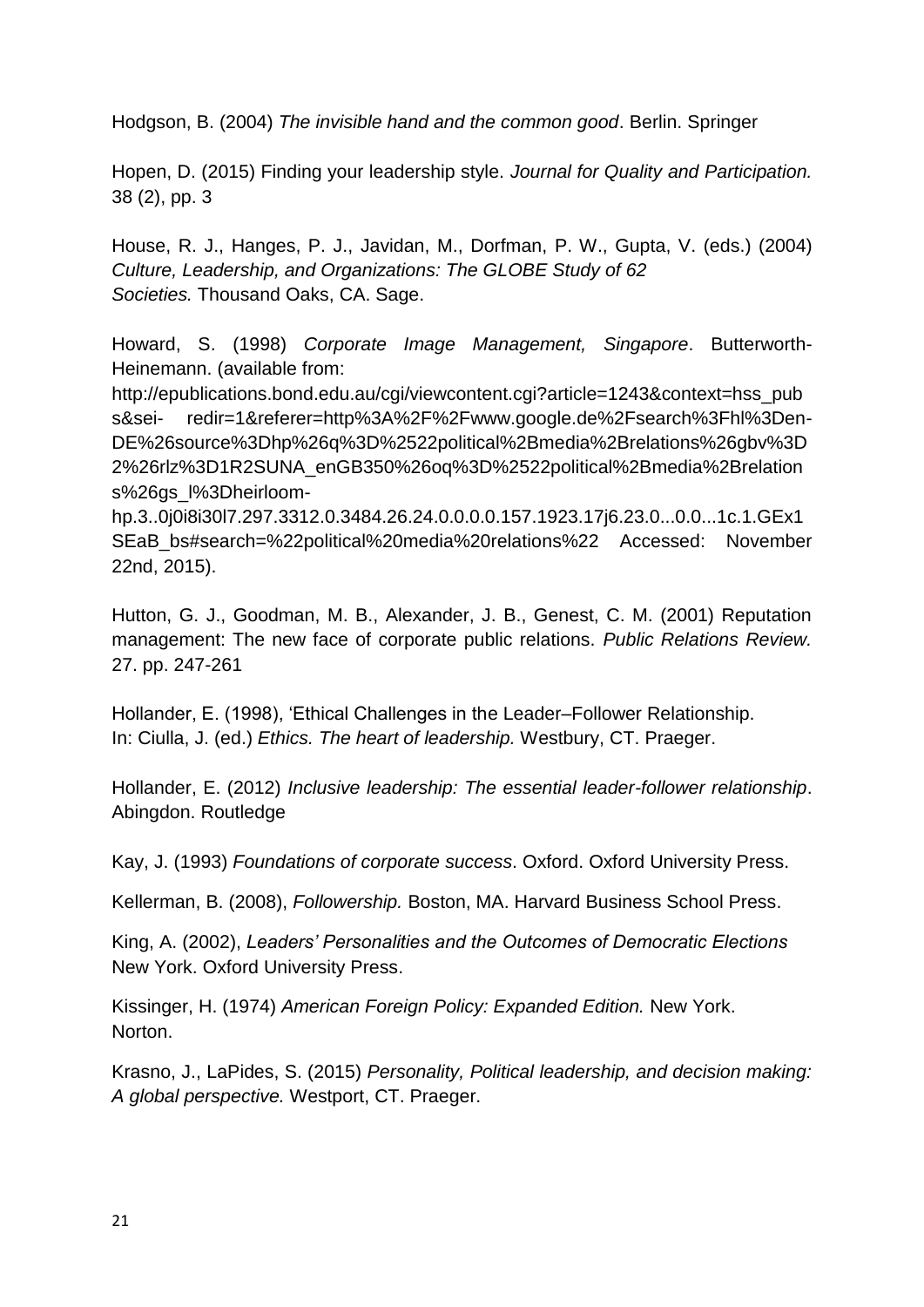Lane, R. E. (2003) Epilogue: Rescuing Political Science from Itself. In: Sears, D., O., Huddy, L., Jervis, R. (eds.) *Oxford Handbook of Political Psychology.* New York. Oxford University Press. pp. 755–93.

Lauren, P. G., Craig, G. A., George, A. (2007), *Force and Statecraft: Diplomatic Challenges of Our Time*. New York. Oxford University Press.

Longenecker, E. O. (2014) The best practices of great leaders. *Industrial Management*. 56 (4). pp. 20-25

Maarek, P. J. (2011) *Campaign Communication & Political Marketing. Chichester.* Wiley Blackwell

MacKenzie, F. (2012) *Seven paths to managerial leadership*. New York. Xlibris Corporation.

Mant, A. (1999), *Intelligent Leadership*. London. Allen & Unwin.

Masciulli, J., Day, R. B. (2006) Governing a Global Community of Shared Risks. In: Day, R. B., Masciulli, J. (eds) *Globalization and Political Ethics.* Leiden. Brill. pp. 681–706.

Michels, R.(1986) The Impossibility of Direct Government. In: Kellerman, B. (ed.) *Political leadership: A source book*. Pittsburgh, PA. University of Pittsburgh Press. pp. 177–191.

Murray, K., White, J. (2004) *CEO Views on Reputation Management.* London. Chime Communiations. Avaiable from: [http://www.insightmkt.com/ceo\\_pr\\_briefing/](http://www.insightmkt.com/ceo_pr_briefing/) Accessed: May 5<sup>th</sup> 2014)

Neustadt, R. (1980) *Presidential power: the politics of leadership from FDR to Carter.*  Chichester. Wiley

Nye, J.(2008) *The Powers to Lead.* New York. Oxford University Press.

Omar, M. (2005) *Managing and sustaining corporate image, identity and reputation.*  Edinburgh. Napier University

Peele, G. (2005) Leadership and Politics: A Case for a Closer Relationship?' *Leadership* 1 (2). pp.187–204.

Post, J. M. (2004), *Leaders and their followers in a dangerous world: The psychology of political behaviour.* Ithaca, NY. Cornell University Press.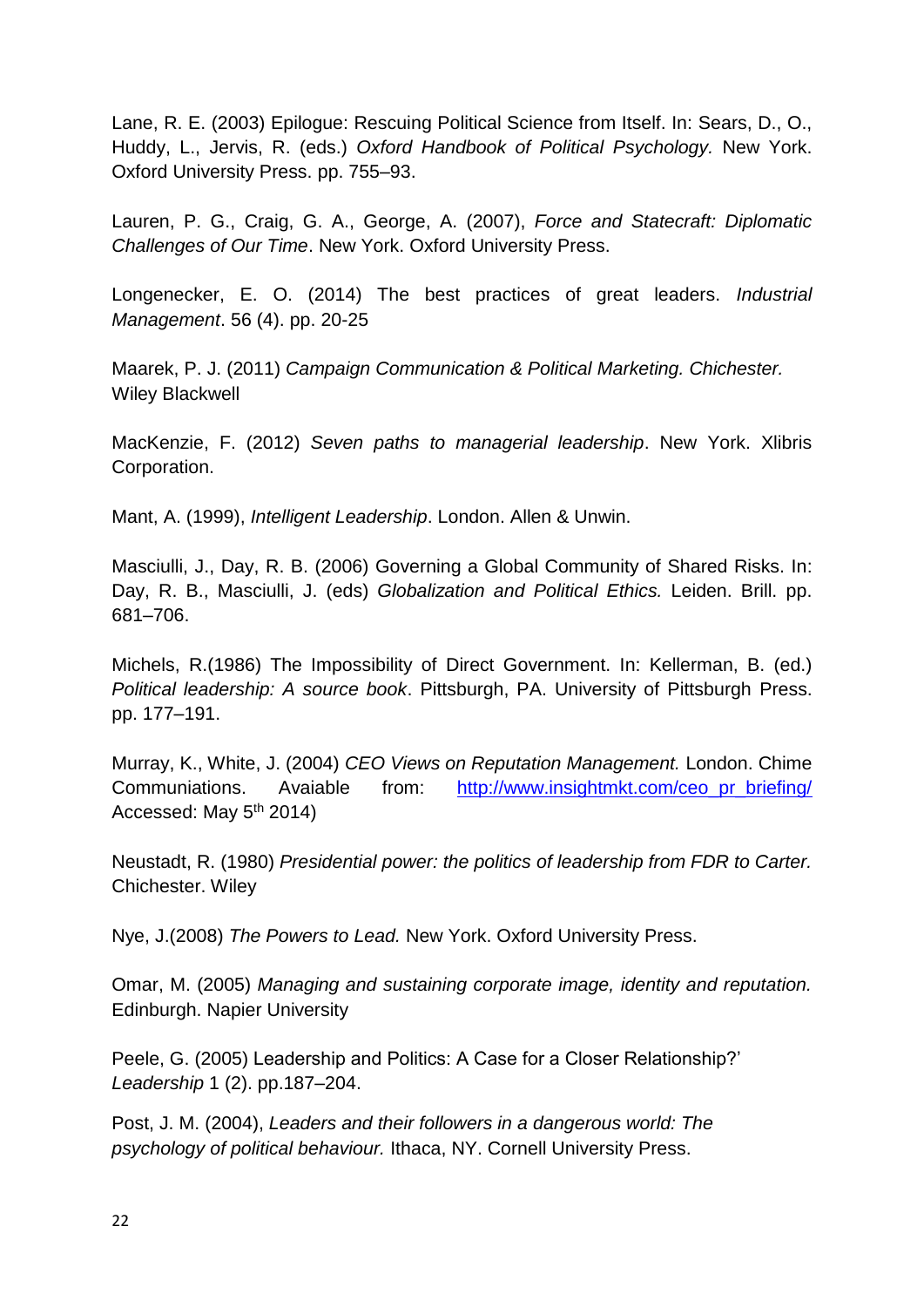Roper, S., Fill, C. (2012) *Corporate Reputation. Brand and Communication.* London. Pearson

Rousseau, J.-J. (1987), *Basic Political Writings* (Cress, D. A. trans. and ed.) Indianapolis. Hackett

Scott, W. Richard (2001) The corporate practice of medicine: Competition and innovation in health care', *Journal of Health Politics, Policy and Law*. 26 (3). June. pp. 655–657.

Scheider, D. (2015) Trust in leadership equals trust in the organization. *Contract management.* 55 (11). pp. 6-7

Schnee, C. (2011) Augustus. Public Relations and the making of an imperial reputation*. 2nd international history of PR conference*. Bournemouth (available from: [https://microsites.bournemouth.ac.uk/historyofpr/files/2010/11/IHPRC-2011-](https://microsites.bournemouth.ac.uk/historyofpr/files/2010/11/IHPRC-2011-Proceedings.pdf) [Proceedings.pdf.](https://microsites.bournemouth.ac.uk/historyofpr/files/2010/11/IHPRC-2011-Proceedings.pdf) Accessed: 2. November 2015)

Schnee, C. (2014) I Claudius the idiot: Lessons to be learned from reputation management in ancient Rome. In: St. John III, B., Lamme, M. O., L'Etang, J. (eds.) *Pathways to Public Relations. Histories of Practice and Profession.* Abingdon. **Routledge** 

Schwaiger, M. (2004) Components and parameters of corporate reputation – An Empirical Study. *Schmalenbach Business Review*. 56. pp 46-69

Schweizer, T., Nachoem, M. (1999), Transferring reputation to the corporation in different cultures: Individuals, collectives, system and the strategic management of corporate reputation. Corporate Reputation Review. 2 (3). pp. 249-266

Seymour-Ure, C. (2003) *Prime Ministers and the Media*. Oxford. Blackwell

Seymour-Ure, C. (2003) Prime Ministers and the Media. Oxford. Blackwell

Sharma, P. N., B. L. (2015) Leveraging leaders: A literature review and future lines of enquiry for empowering leadership research. *Group & organisational management.* 40 (2) pp. 193-237

Sheffer, G. (ed.) (1993), *Innovative leaders in international politics.* Albany, NY. State University of New York Press.

Shenkar, O., Yuchtman-Yaar, E. (1997) Reputation, image, prestige, and goodwill: An inderdisciplinary approach to organizational standing. *Human Relations*. 50 (11) pp. 151-179